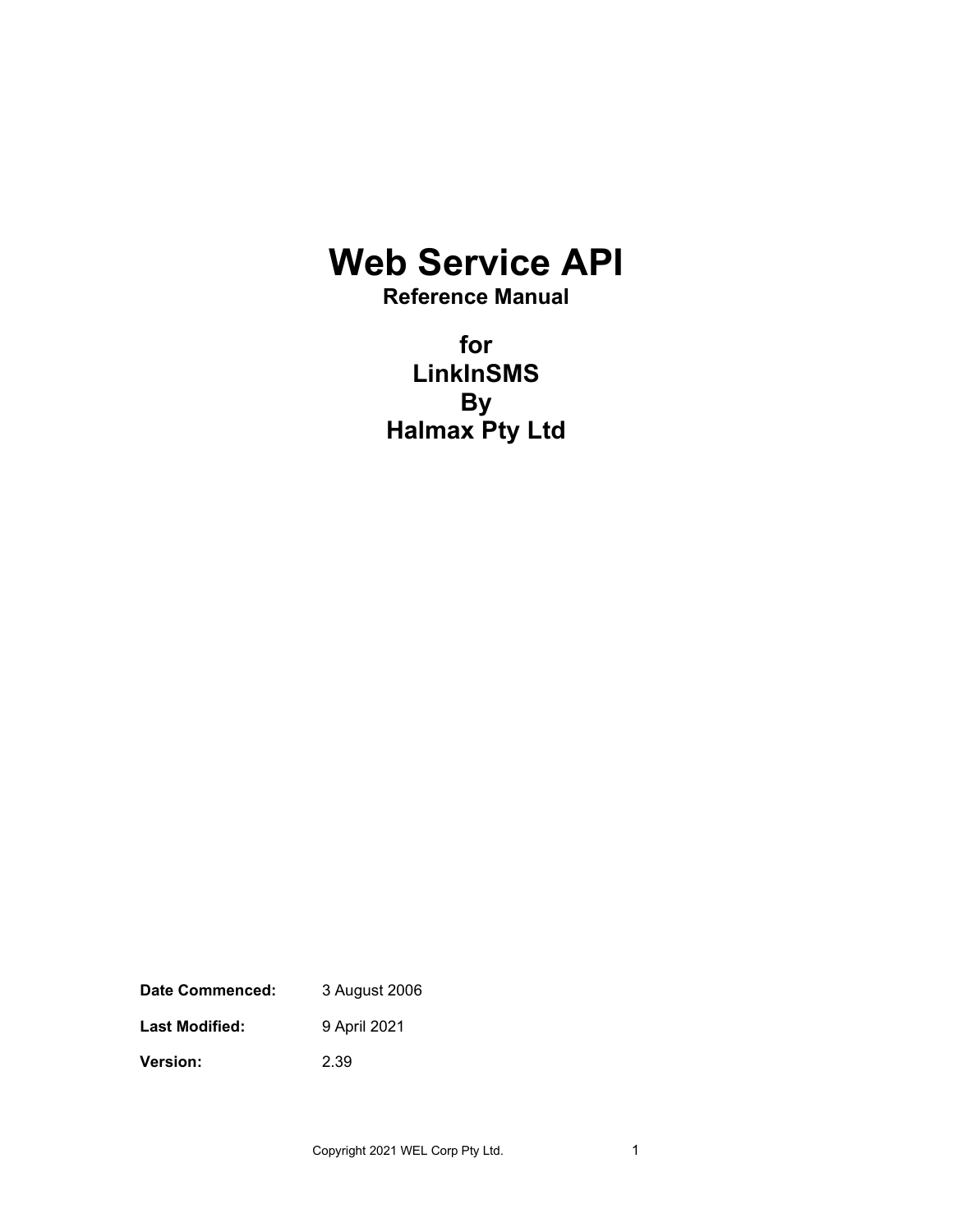# **Table of Contents**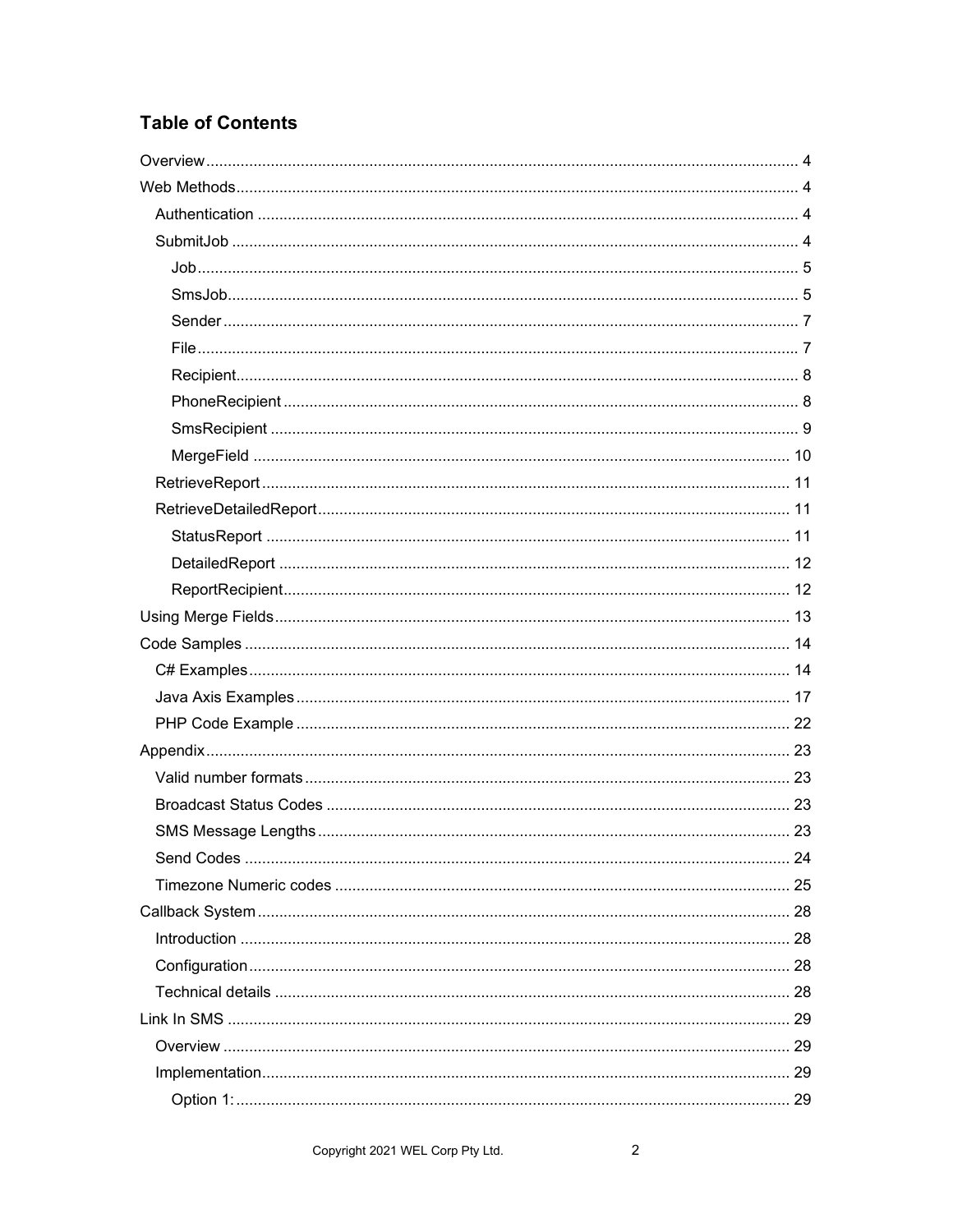| Option 2 |  |
|----------|--|
|          |  |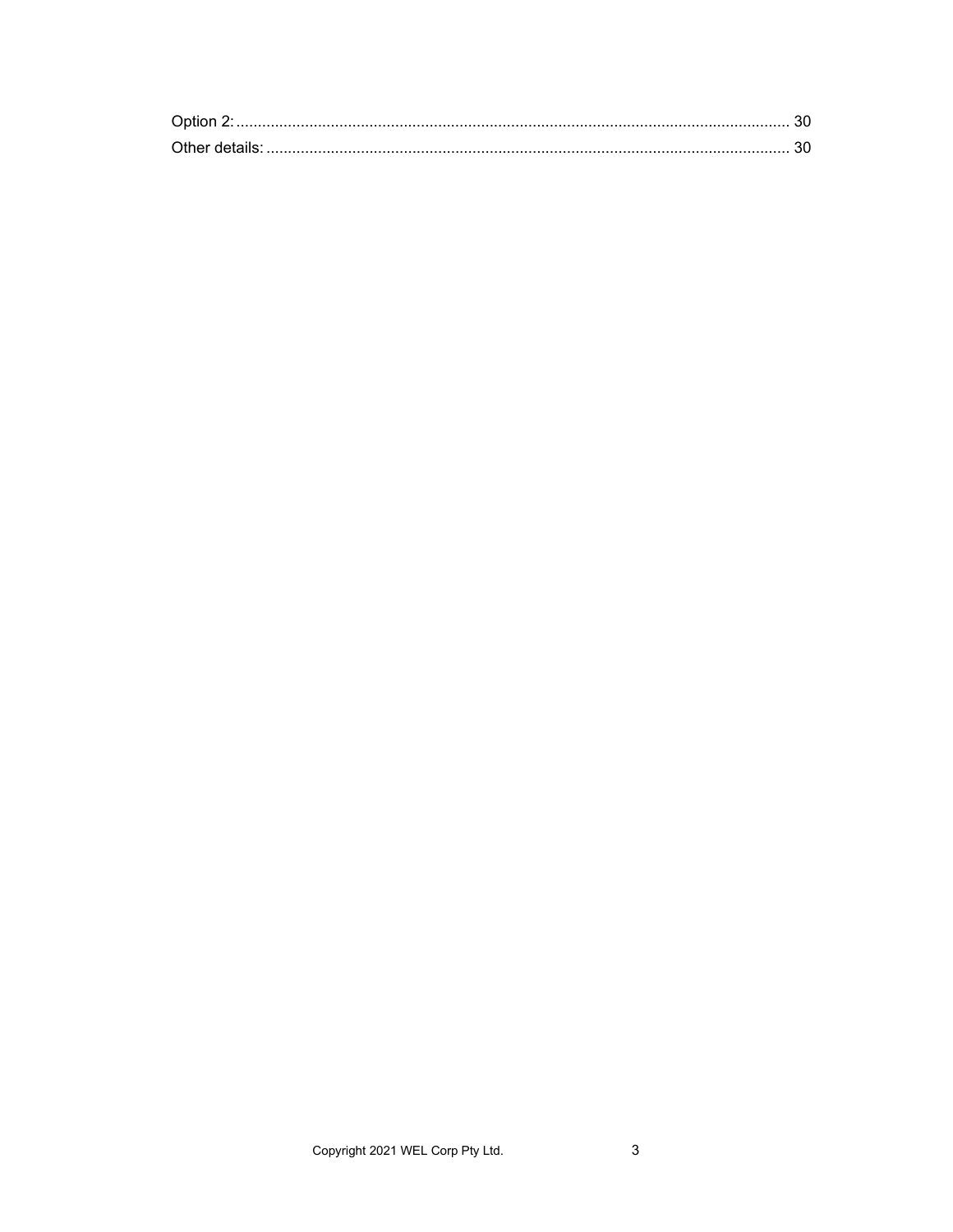# <span id="page-3-0"></span>**Overview**

The Web Service API allows a registered user to submit a variety of messages and retrieve reports using SOAP over HTTP.

The location of the Web Service, service description and WSDL can be found at

**<http://message-service.org/webservice.asmx>**

This document is technical in nature and it is assumed that the reader is familiar with SOAP and the implementation of web services.

A note on code samples: These have been provided in .Net c# and Java using callable methods; however, any high level SOAP toolkit should provide the same functionality. The web service is cross platform and conforms to the web service standards.

# <span id="page-3-1"></span>**Web Methods**

# <span id="page-3-2"></span>*Authentication*

All web methods require an authentication header consisting of username and password (and optionally username) to be submitted within the SOAP header.

| <b>Property</b> | Type   | <b>Required</b> | <b>Description</b>                                                                                                                                                                                   |
|-----------------|--------|-----------------|------------------------------------------------------------------------------------------------------------------------------------------------------------------------------------------------------|
| <b>Username</b> | String | Yes             | Assigned username                                                                                                                                                                                    |
| <b>Password</b> | String | Yes             | Assigned password                                                                                                                                                                                    |
| <b>Usercode</b> | String | <b>No</b>       | In the case that the user credentials<br>belong to an administrator, the<br>usercode of the job to be submitted<br>under or retrieved, or of the user to be<br>modified or deleted must be provided. |

#### **Authentication Header User Credentials:**

## <span id="page-3-3"></span>*SubmitJob*

This method is used to submit a SMS job with LinkInSMS functionality to the broadcast messaging system.

### **Expects:**

**Job** entity conforming to the following type:- SmsJob

#### **Returns:**

Integer representing the job id or an exception on error.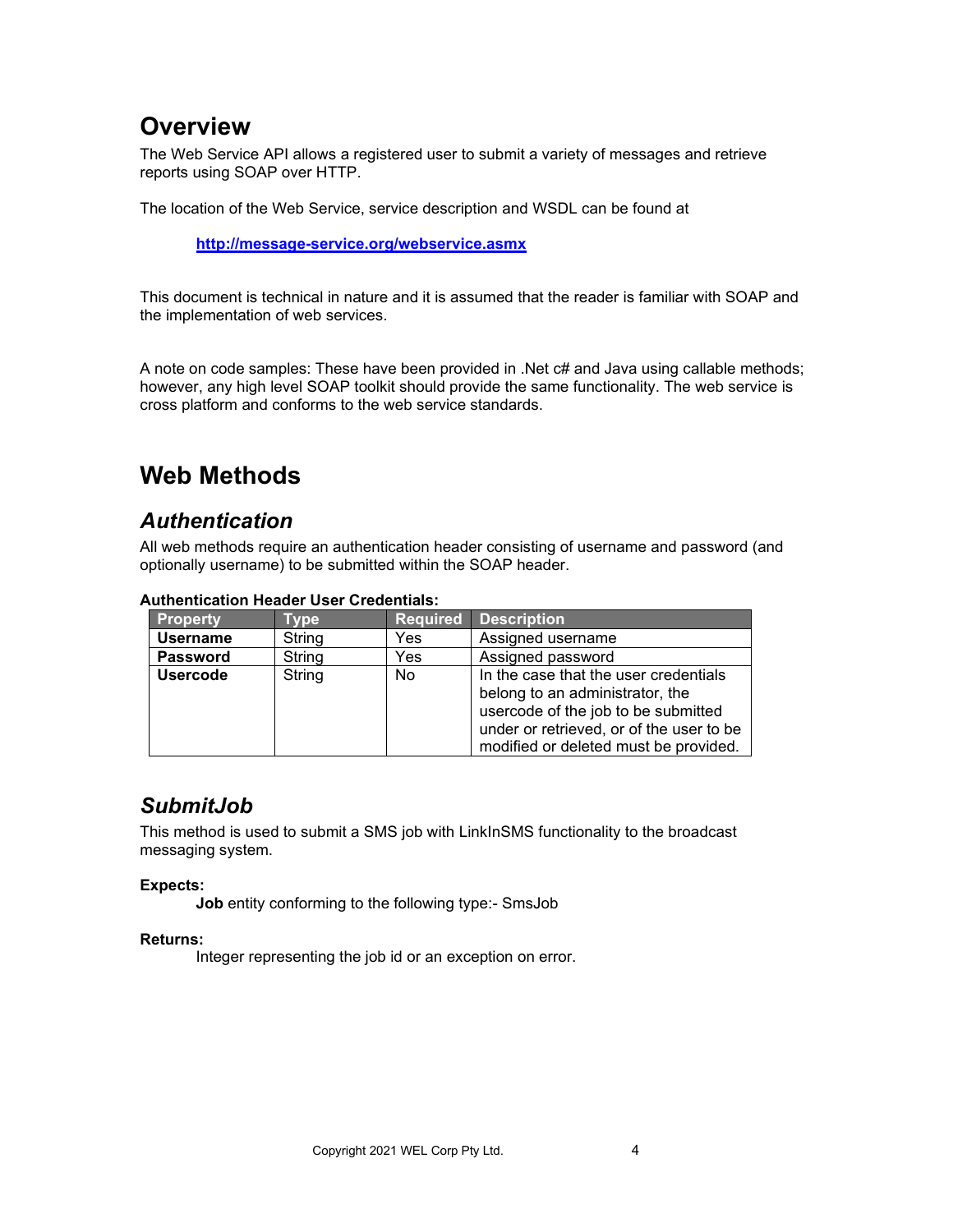## <span id="page-4-0"></span>**Job**

**Job** is an abstract class – submitted jobs must be SmsJob

### **Properties:**

| <b>Property</b>               | <b>Type</b>        | <b>Required</b> | <b>Description</b>                                                                    |
|-------------------------------|--------------------|-----------------|---------------------------------------------------------------------------------------|
| <b>Name</b>                   | String             | Yes.            | A user defined name for the<br>iob                                                    |
| <b>Scheduled</b>              | DateTime           | <b>No</b>       | A future date and time for the<br>job to be activated                                 |
| RepeatInterval                | Integer            | <b>No</b>       | Causes a scheduled job to<br>repeat every<br>"RepeatInterval" seconds                 |
| ListIds[]                     | Integer<br>array   | $No*$           | An array of list id's if using<br>lists already uploaded to the<br>broadcast website. |
| <b>Sender</b>                 | Sender             | <b>No</b>       | Complex type consisting of<br>sender information.                                     |
| Recipients[]                  | Recipient<br>array | $No*$           | Array of message recipients.                                                          |
| <b>AdditionalReportEmails</b> | String             | <b>No</b>       | List of additional emails to be<br>CC'd on the report email                           |

\* One or more ListIds OR one or more Recipient required. Note that you may not use a combination of both ListIds AND Recipient as the object model differs between the two.

### <span id="page-4-1"></span>**SmsJob**

Extends **Job** Also sends as MMS if a file is attached.

| <b>Properties:</b>             |                 |                 |                                                                                                                     |
|--------------------------------|-----------------|-----------------|---------------------------------------------------------------------------------------------------------------------|
| <b>Property</b>                | <b>Type</b>     | <b>Required</b> | <b>Description</b>                                                                                                  |
| <b>Name</b>                    | String          | <b>Yes</b>      | A user defined name for the job                                                                                     |
| <b>Scheduled</b>               | <b>DateTime</b> | <b>No</b>       | A future date and time for the job to<br>be activated                                                               |
| RepeatInterval                 | Integer         | <b>No</b>       | Causes a scheduled job to repeat<br>every "RepeatInterval" seconds                                                  |
| ListIds <sup>[]</sup>          | Integer array   | $No*$           | An array of list id's if using lists<br>already uploaded to the messaging<br>website.                               |
| <b>Sender</b>                  | Sender          | No              | Complex type consisting of sender<br>information.                                                                   |
| <b>Text</b>                    | String          | Yes             | SMS text. Restriction of 3060<br>characters.                                                                        |
| <b>IsTwoWay</b>                | <b>Boolean</b>  | Yes             | Is this a two way SMS job?                                                                                          |
| <b>SMSResponseEmailAddress</b> | String          | <b>No</b>       | Email address to send the text of<br>the SMS replies to. If blank, the<br>users main email address will be<br>used. |
| <b>ExpiryHours</b>             | <b>Byte</b>     | No              | If this is a two way SMS job, how<br>many hours before job should<br>expire?                                        |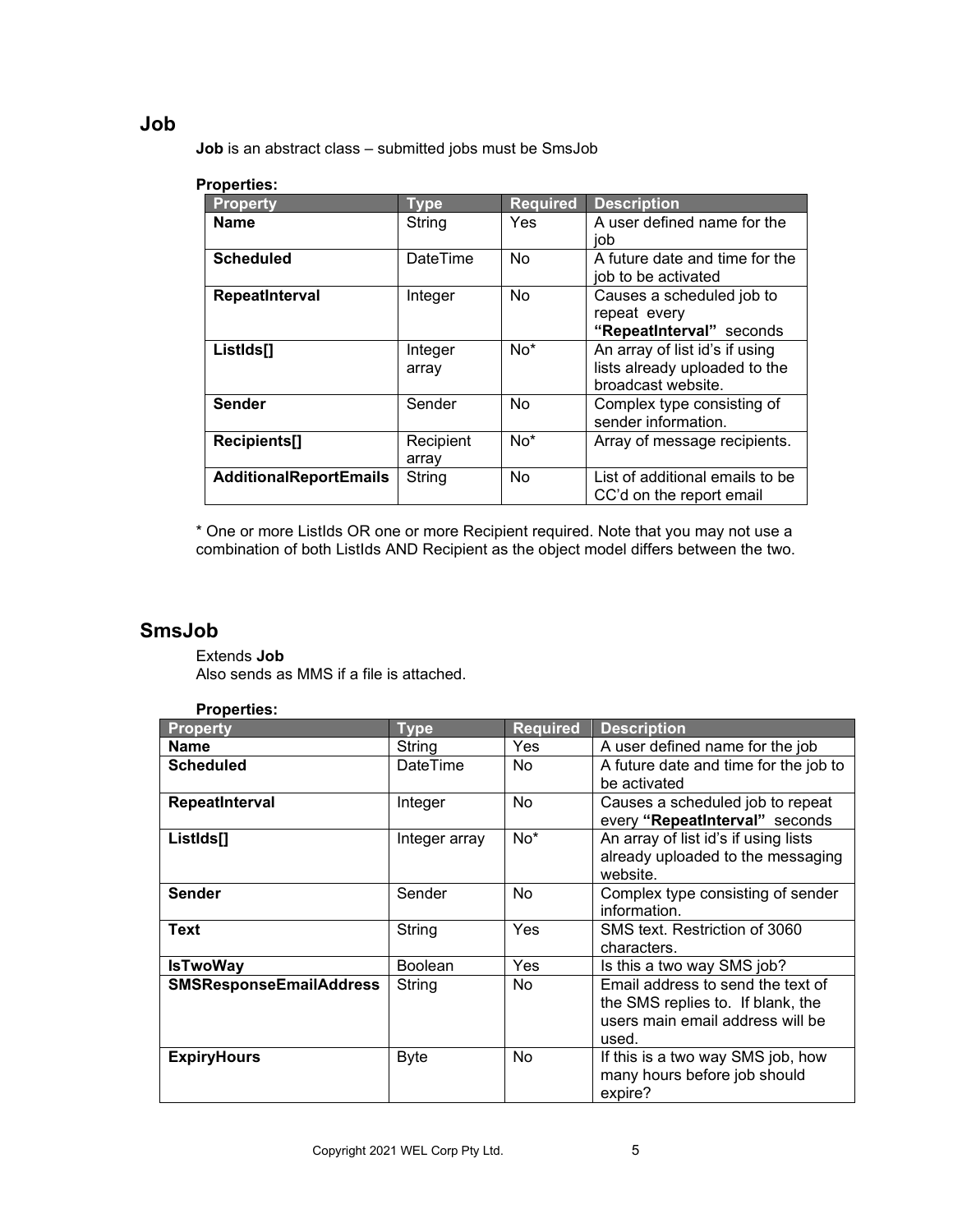| <b>BatchReplies</b>            | Boolean               | Yes       | Should replies be batched at<br>expiry? If not, replies will be sent<br>individually to Sender.ReplyTo<br>value as they arrive. For Two Way<br>Jobs only.                                                                                                                                                          |
|--------------------------------|-----------------------|-----------|--------------------------------------------------------------------------------------------------------------------------------------------------------------------------------------------------------------------------------------------------------------------------------------------------------------------|
| Recipients[]                   | SmsRecipient<br>array | <b>No</b> | Required if no ListIds submitted.<br>SmsRecipient derives from<br>Recipient                                                                                                                                                                                                                                        |
| <b>CallbackURL</b>             | String                | <b>No</b> | If present, a HTML post request will<br>be sent to the specified URL when<br>the system receives a 2 way SMS<br>reply. (Also see below field)                                                                                                                                                                      |
| CallbackOnSMSStatusUpdate      | bool                  | <b>No</b> | If present, and CallbackURL is set,<br>then callbacks will be made to the<br>specified URL on SMS status<br>updates as well as 2 way SMS<br>replies.                                                                                                                                                               |
| <b>UseTwoWayCustomSenderID</b> | bool                  | <b>No</b> | If present, and the job is a 2 Way<br>SMS, then the ReplyTo field given<br>in your sender object will be used<br>as the SMS sender id, instead of<br>the messaging services automated<br>reply handling numbers. This<br>means the messaging service will<br>not get replies and optouts. (Not for<br>qeneral use) |
| <b>CutOffHour</b>              | String                | <b>No</b> | The hour that sms's will not be<br>delivered past. NOTE, some<br>carriers will deliver up to an hour<br>after this time, and some carriers<br>might ignore it completely. (format:<br>$13:00$ )                                                                                                                    |
| <b>OptoutCode</b>              | String                | No        | If a reply to a 2 Way SMS contains<br>this string, then the recipient is<br>added to the users optout list.                                                                                                                                                                                                        |
| <b>Dedupe</b>                  | <b>Boolean</b>        | No        | Dedupe the recipient set                                                                                                                                                                                                                                                                                           |
| <b>MMSFile</b>                 | File                  | <b>No</b> | Send job as MMS if included.<br>Supported file types are:<br>.gif, .jpg, .jpeg, .mp3, .mp4,<br>.3gpp                                                                                                                                                                                                               |
| LinkInSMSPage                  | String                | No        | A Page template that will be<br>merged with the recipient fields to<br>create a custom Link In SMS page.<br>See LinkInSMS details below.                                                                                                                                                                           |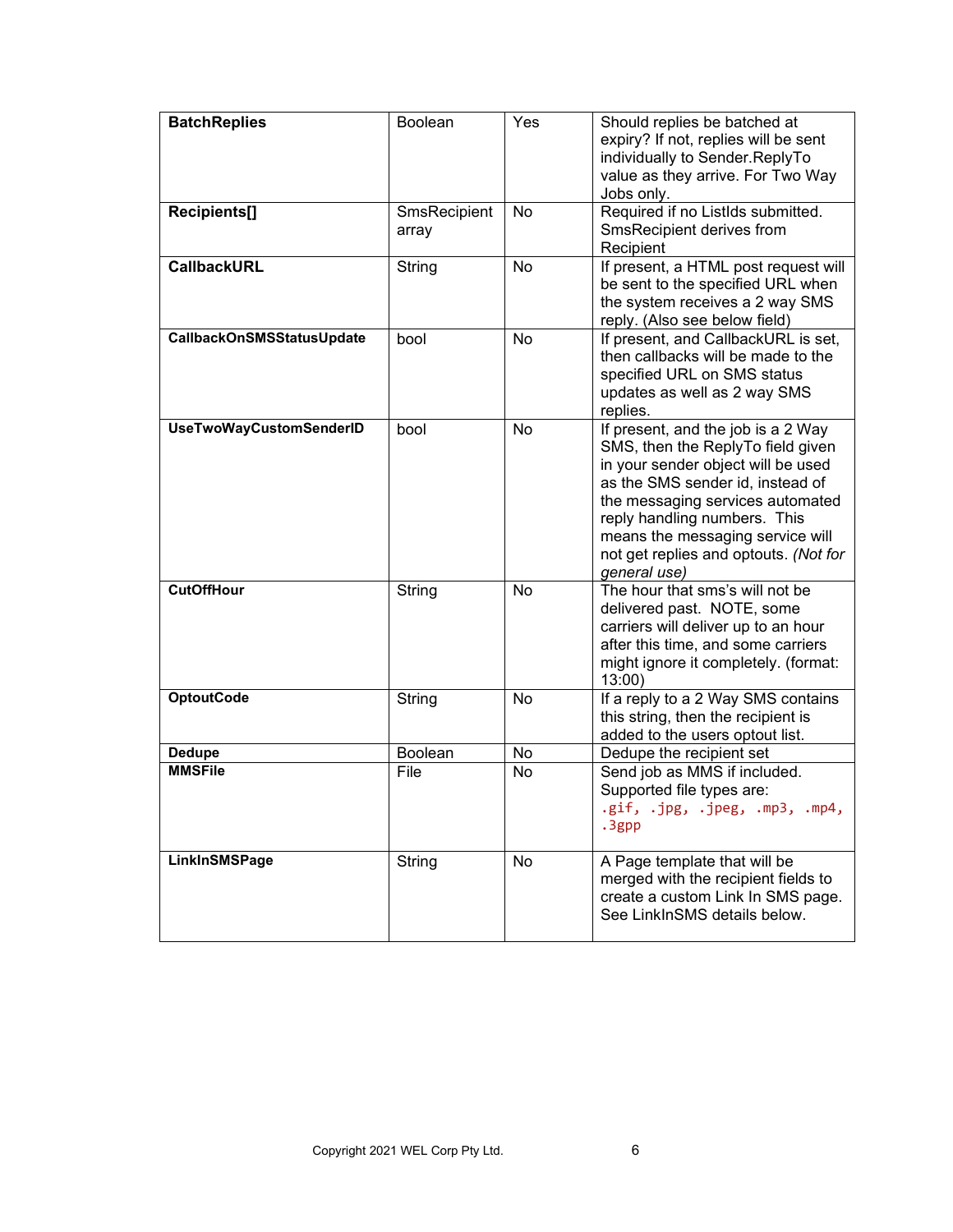## <span id="page-6-0"></span>**Sender**

### **Properties:**

| <b>Property</b> | Type   | <b>Required</b> | <b>Description</b>                                                                                                                                                                                                                                                                                                                                    |
|-----------------|--------|-----------------|-------------------------------------------------------------------------------------------------------------------------------------------------------------------------------------------------------------------------------------------------------------------------------------------------------------------------------------------------------|
| Name            | String | No              | Contact name of user submitting job.<br>If not provided, the company name<br>from the stored user profile will be<br>used.                                                                                                                                                                                                                            |
| Company         | String | No              | Company name. If not provided, the<br>company name from the stored user<br>profile will be used.<br>Company name will be mentioned in<br>TTS broadcasts as part of the<br>introductory message                                                                                                                                                        |
| <b>ReplyTo</b>  | String | No              | Reply email (for email job) or<br>number/name (for SMS job). If not<br>provided, details in stored user profile<br>will be used. The reply email will be<br>displayed in email broadcasts; the<br>reply mobile number will be displayed<br>in one way SMS jobs.<br>Note, for SMS jobs, an alphanumeric<br>sender id must be 11 characters or<br>less. |

## <span id="page-6-1"></span>**File**

| <b>Property</b>       | Tvpe       |     | <b>Required Description</b>       |
|-----------------------|------------|-----|-----------------------------------|
| <b>Name</b>           | String     | Yes | File name including extension     |
| <b>Priority</b>       | Integer    | No  | Priority order for multiple files |
| Content <sup>[]</sup> | Byte array | Yes | Byte array of file content        |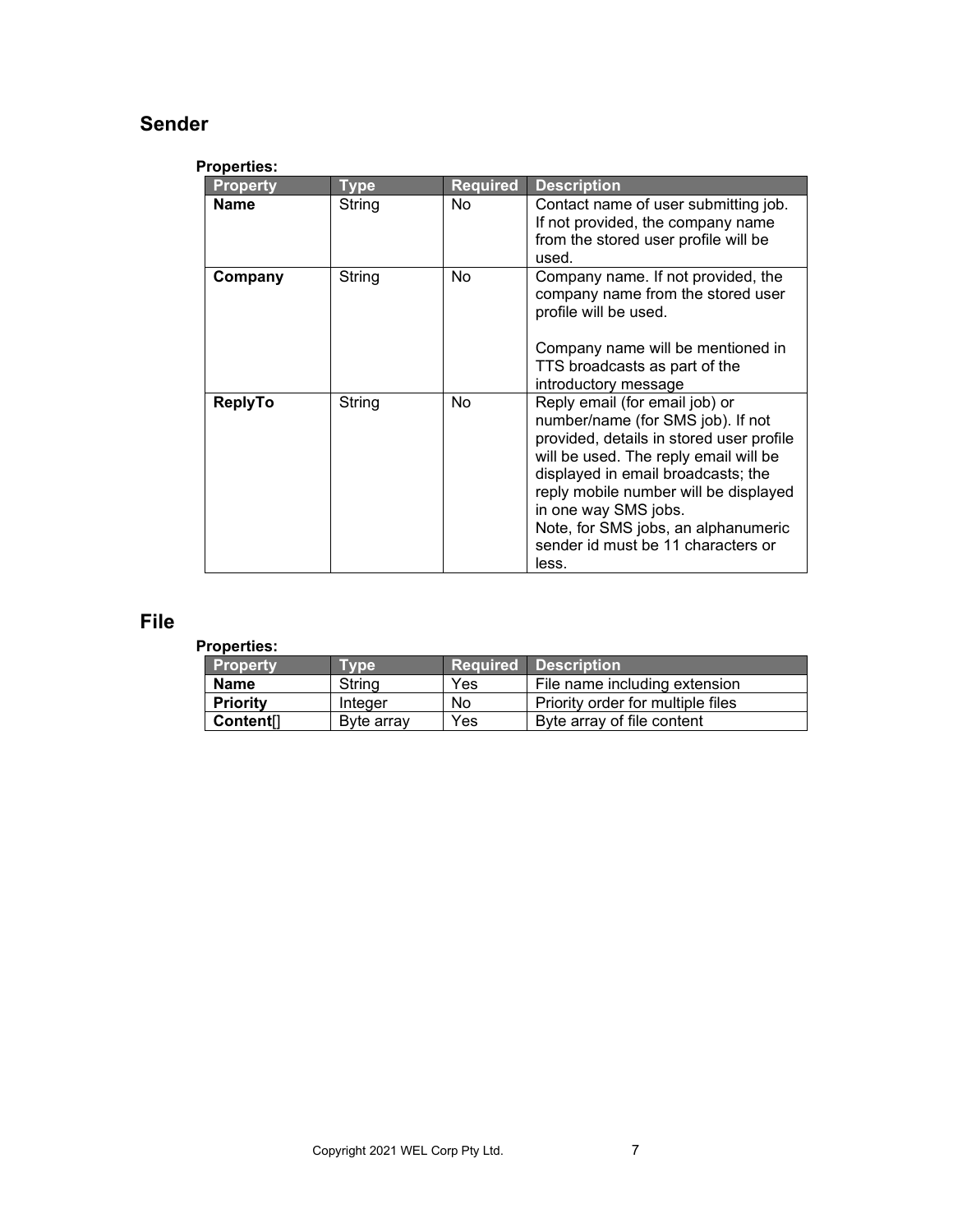## <span id="page-7-0"></span>**Recipient**

An abstract class representing a message recipient.

### **Properties:**

| <b>Type</b> | <b>Required</b> | <b>Description</b>                                                                 |
|-------------|-----------------|------------------------------------------------------------------------------------|
| String      | No.             | User defined reference for this                                                    |
|             |                 | recipient                                                                          |
| String      | No              | Recipient title (e.g. Mr, Ms etc)                                                  |
| String      | No              | First name of recipient                                                            |
| String      | No              | Last name of recipient                                                             |
| String      | Yes             | Destination - e.g. fax number, email<br>address, phone number or mobile<br>number. |
|             |                 |                                                                                    |

## <span id="page-7-1"></span>**PhoneRecipient**

An abstract class representing a phone recipient. Extends **Recipient**

#### **Properties:**

| <b>Property</b>    | <b>Type</b> | Required | <b>Description</b>                           |
|--------------------|-------------|----------|----------------------------------------------|
| <b>Reference</b>   | String      | No       | User defined reference for this<br>recipient |
| Title              | String      | No       | Recipient title (e.g. Mr, Ms etc)            |
| <b>FirstName</b>   | String      | No       | First name of recipient                      |
| LastName           | String      | No       | Last name of recipient                       |
| <b>Destination</b> | String      | Yes      | Valid phone, fax or mobile number            |

Valid number construction for Destination:-

USA and Canada number with area code e.g. 5551231234<br>International number with "+" e.g. +44212345678 International number with "+" e.g. +44212345678<br>International number with "0011" e.g. 001144212345678 International number with "0011"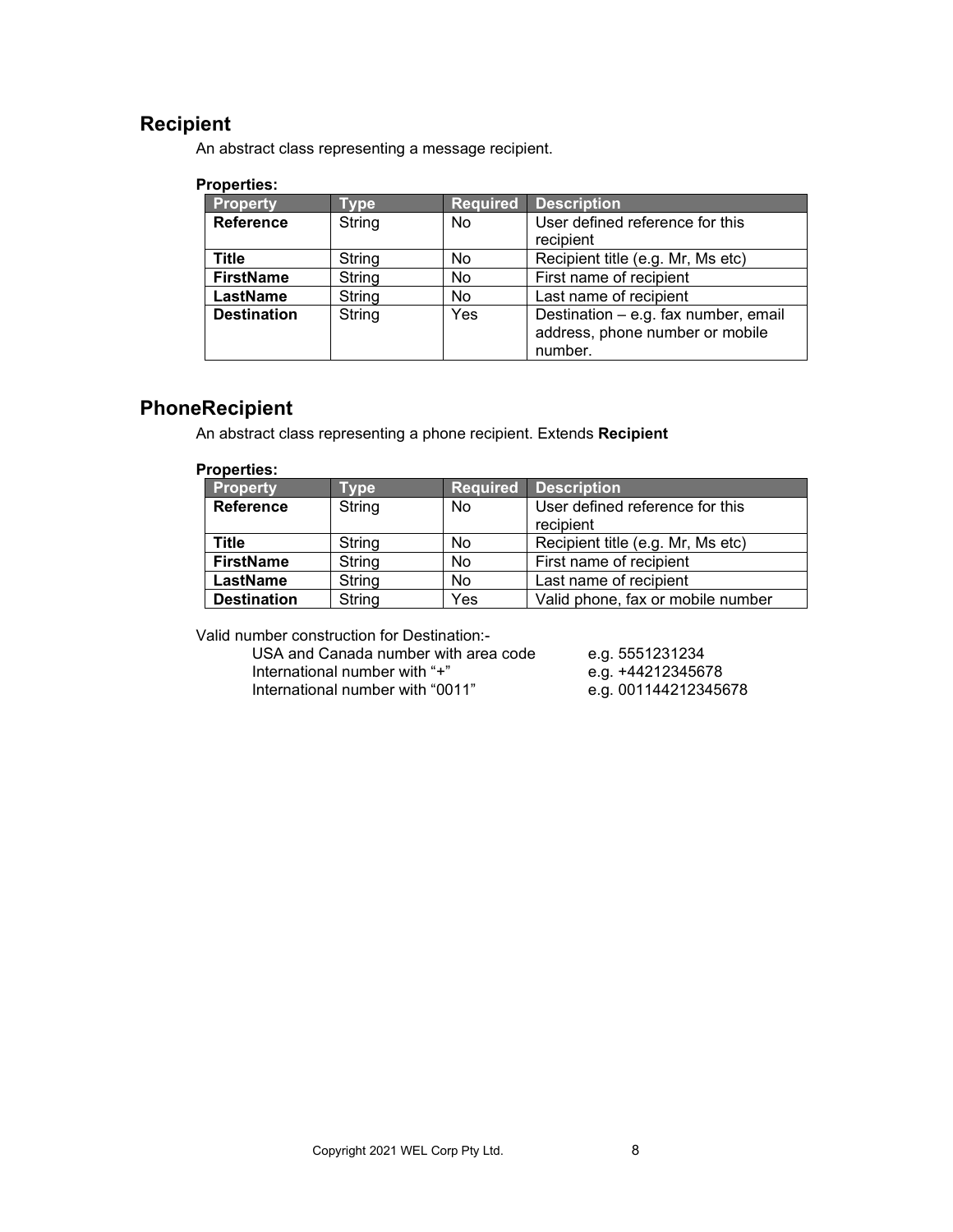# <span id="page-8-0"></span>**SmsRecipient**

## Extends **PhoneRecipient**

| <b>Property</b>    | <b>Type</b> | <b>Required</b> | <b>Description</b>                    |
|--------------------|-------------|-----------------|---------------------------------------|
| <b>Reference</b>   | String      | <b>No</b>       | User defined reference for this       |
|                    |             |                 | recipient                             |
| <b>Title</b>       | String      | No              | Recipient title (e.g. Mr, Ms etc)     |
| <b>FirstName</b>   | String      | No              | First name of recipient               |
| LastName           | String      | No              | Last name of recipient                |
| <b>Destination</b> | String      | Yes             | Valid phone style number              |
| MergeField[]       | MergeField  | <b>No</b>       | A list of merge key/value pairs. This |
|                    | array       |                 | can include the LinkInSMS page        |
|                    |             |                 | content. See Link In SMS section.     |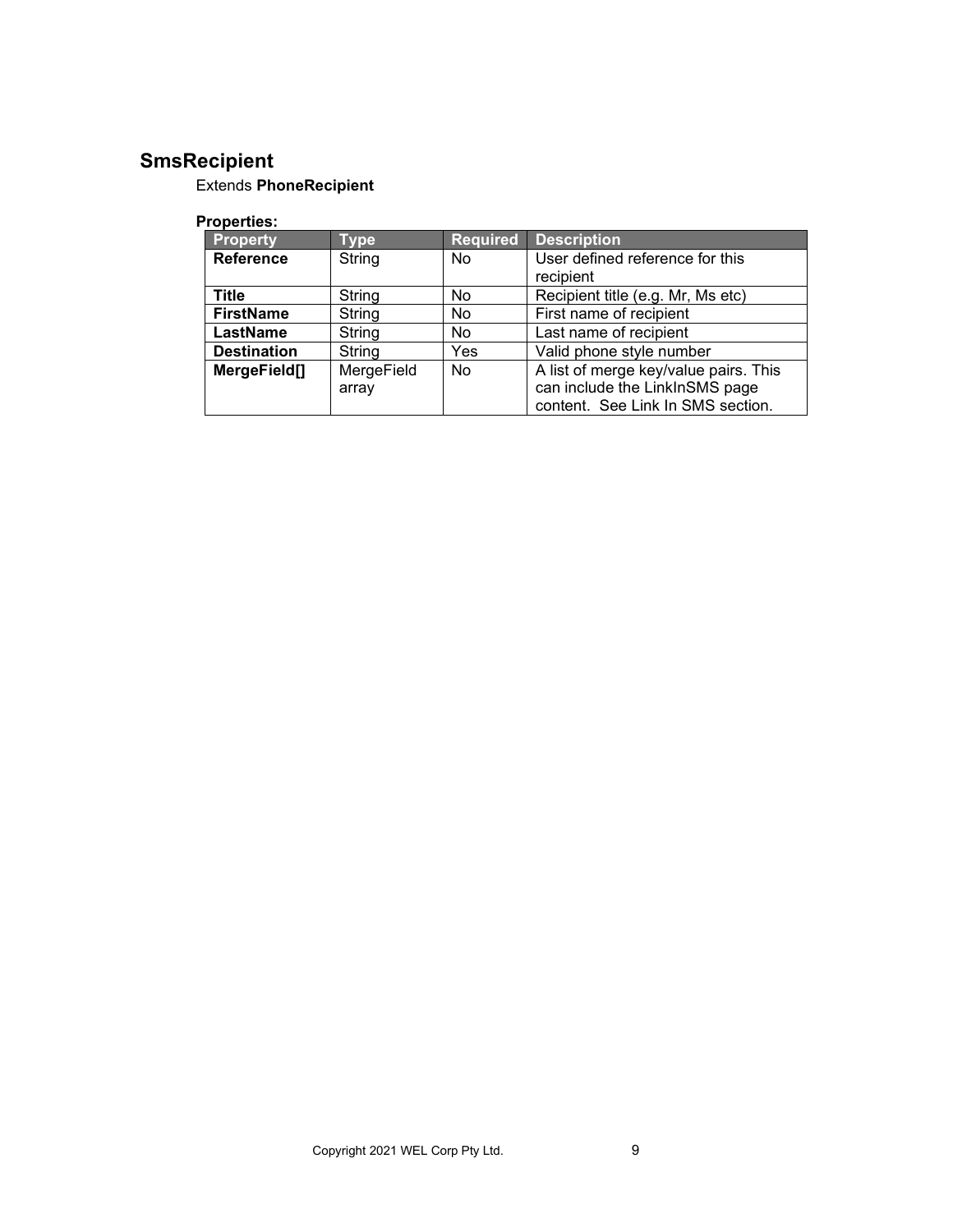# <span id="page-9-0"></span>**MergeField**

| <b>Property</b> | Tvpe   |     | <b>Required Description</b>                                   |
|-----------------|--------|-----|---------------------------------------------------------------|
| Key             | String | Yes | Key relating to the merge field in<br>message to be replaced. |
| Value           | String | Yes | Value to replace key with for specific<br>recipient.          |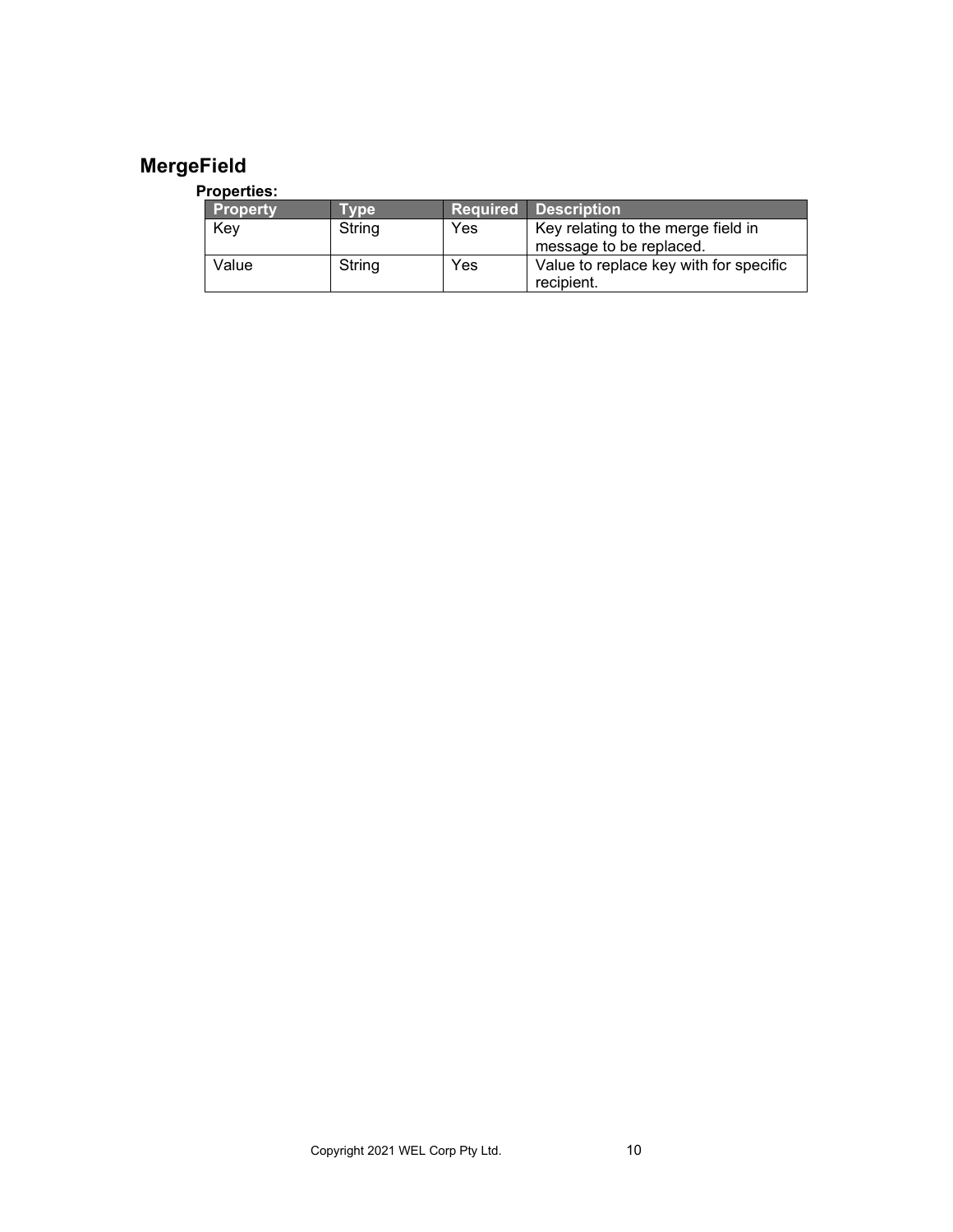# <span id="page-10-0"></span>*RetrieveReport*

Use this method to retrieve information about a specific broadcast job by Job ID.

### **Expects:**

Integer **jobId** representing the job to be retrieved.

### **Returns:**

**StatusReport** entity

## <span id="page-10-1"></span>*RetrieveDetailedReport*

Use this method to retrieve a detailed job report by Job ID.

### **Expects:**

Integer **jobId** representing the job to be retrieved.

### **Returns:**

**DetailedReport** entity

### <span id="page-10-2"></span>**StatusReport**

Entity representing the status report of a job.

| <b>Property</b>         | <b>Type</b> | <b>Description</b>                                                                          |
|-------------------------|-------------|---------------------------------------------------------------------------------------------|
| <b>Jobid</b>            | Integer     | The job id to be retrieved.                                                                 |
| <b>JobName</b>          | String      | The user assigned Job name                                                                  |
| <b>Submitted</b>        | Dateime     | The datetime that the job was submitted to the<br>network. This is the system time + System |
|                         |             | Timezone offset.                                                                            |
| JobType                 | String      | FAX, Email, Voice, SMS, Text-To-Speech                                                      |
| <b>JobStatus</b>        | String      | Scheduled, Pending, Broadcast Submitted,                                                    |
|                         |             | Complete, Closed, Queued                                                                    |
| <b>TotalRecipients</b>  | Integer     | Total number of recipients submitted                                                        |
| <b>SentRecipients</b>   | Integer     | Total number successfully sent to                                                           |
| <b>FailedRecipients</b> | Integer     | Total number of failed recipients                                                           |
| <b>TotalCost</b>        | Double      | Total cost of job (if complete or closed)                                                   |
| <b>RelatedJobs</b>      | String      | For repeat scheduled tasks, returns a comma                                                 |
|                         |             | separated string of job IDs that were started by                                            |
|                         |             | the supplied JobID.                                                                         |
| Pages                   | Integer     | The number of Fax pages per recipient sent for                                              |
|                         |             | fax job, or the number of SMS messages per                                                  |
|                         |             | recipient.                                                                                  |
| <b>ResentAs</b>         | String      | If a job has been resent to the failed or errored                                           |
|                         |             | recipients, this will have the ID of the resend                                             |
|                         |             | job.                                                                                        |
| <b>ResendOriginalID</b> | String      | If this job is the resend of a previous job, it will                                        |
|                         |             | have the id of the original job                                                             |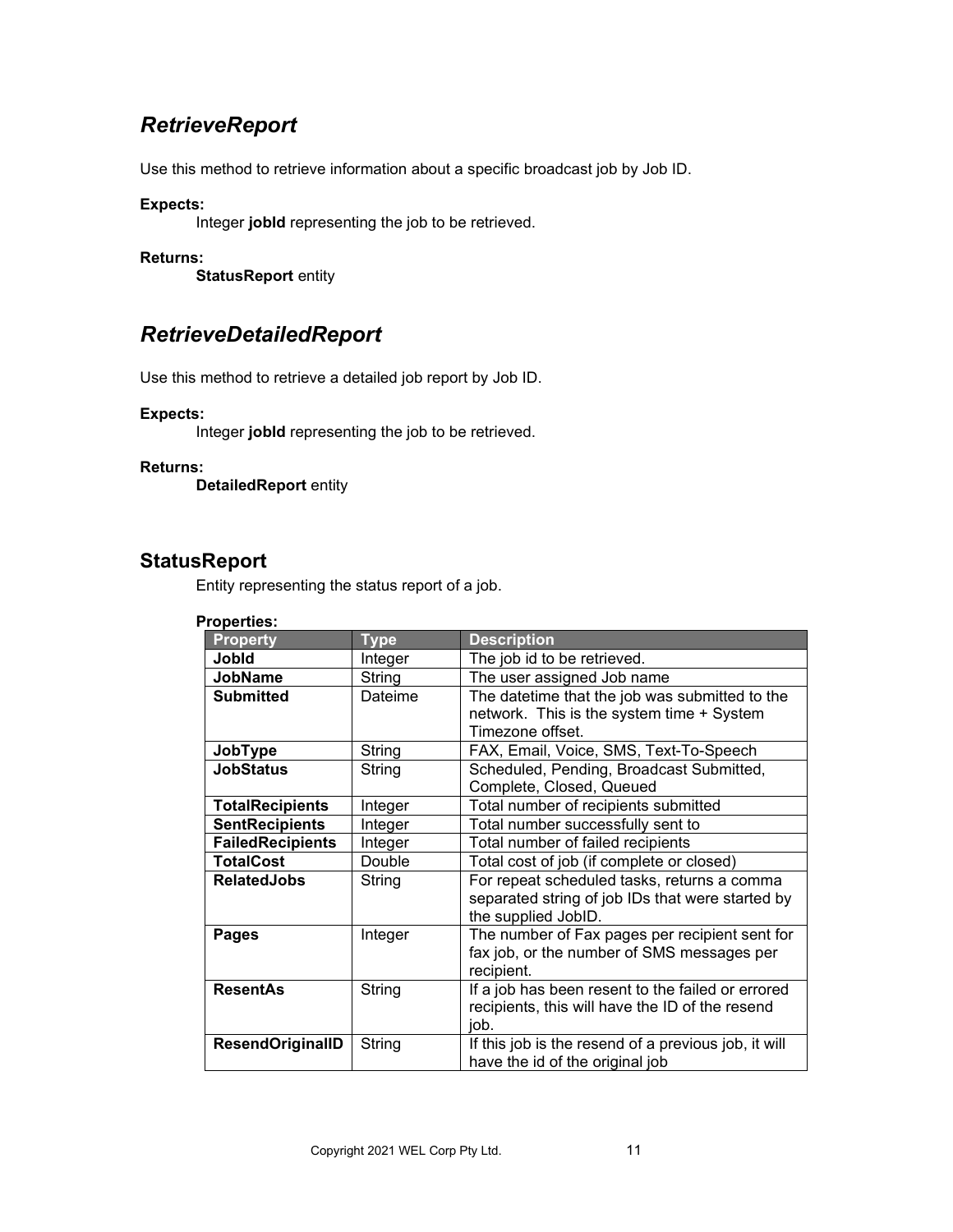# <span id="page-11-0"></span>**DetailedReport**

### Extends **StatusReport**

### **Properties:**

| <b>Property</b>         | <b>Type</b>     | <b>Description</b>                          |
|-------------------------|-----------------|---------------------------------------------|
| Jobld                   | Integer         | The job id to be retrieved.                 |
| <b>Submitted</b>        | Dateime         | The datetime that the job was submitted to  |
|                         |                 | the network. This is the system time +      |
|                         |                 | System Timezone offset.                     |
| JobType                 | String          | FAX, Email, Voice, SMS, Text-To-Speech      |
| <b>JobStatus</b>        | String          | Scheduled, Pending, Broadcast Submitted,    |
|                         |                 | Complete, Closed, Queued                    |
| <b>TotalRecipients</b>  | Integer         | Total number of recipients submitted        |
| <b>SentRecipients</b>   | Integer         | Total number successfully sent to           |
| <b>FailedRecipients</b> | Integer         | Total number of failed recipients           |
| <b>TotalCost</b>        | Double          | Total cost of job (if complete or closed)   |
| <b>RelatedJobs</b>      | String          | For repeat scheduled tasks, returns a       |
|                         |                 | comma separated string of job IDs that were |
|                         |                 | started by the supplied JobID.              |
| Pages                   | Integer         | The number of Fax pages per recipient sent  |
|                         |                 | for fax job, or the number of SMS messages  |
|                         |                 | per recipient.                              |
| ReportRecipient[]       | ReportRecipient | Array of completed recipients for the job   |
|                         | array           |                                             |

# <span id="page-11-1"></span>**ReportRecipient**

| <b>Property</b>    | <b>Type</b>    | <b>Description</b>               |
|--------------------|----------------|----------------------------------|
| <b>Recipient</b>   | String         | Recipient name                   |
| <b>Reference</b>   | String         | Recipient reference              |
| <b>Destination</b> | String         | For user lists only              |
| <b>Status</b>      | String         | SENT, ERR etc.                   |
| <b>Duration</b>    | Integer        | N/A                              |
| Cost               | Double         | Cost of message                  |
| <b>Keypress</b>    | Integer        | N/A                              |
| <b>Reply</b>       | String         | 2 Way SMS jobs only - user reply |
| <b>Voicemail</b>   | <b>Boolean</b> | N/A                              |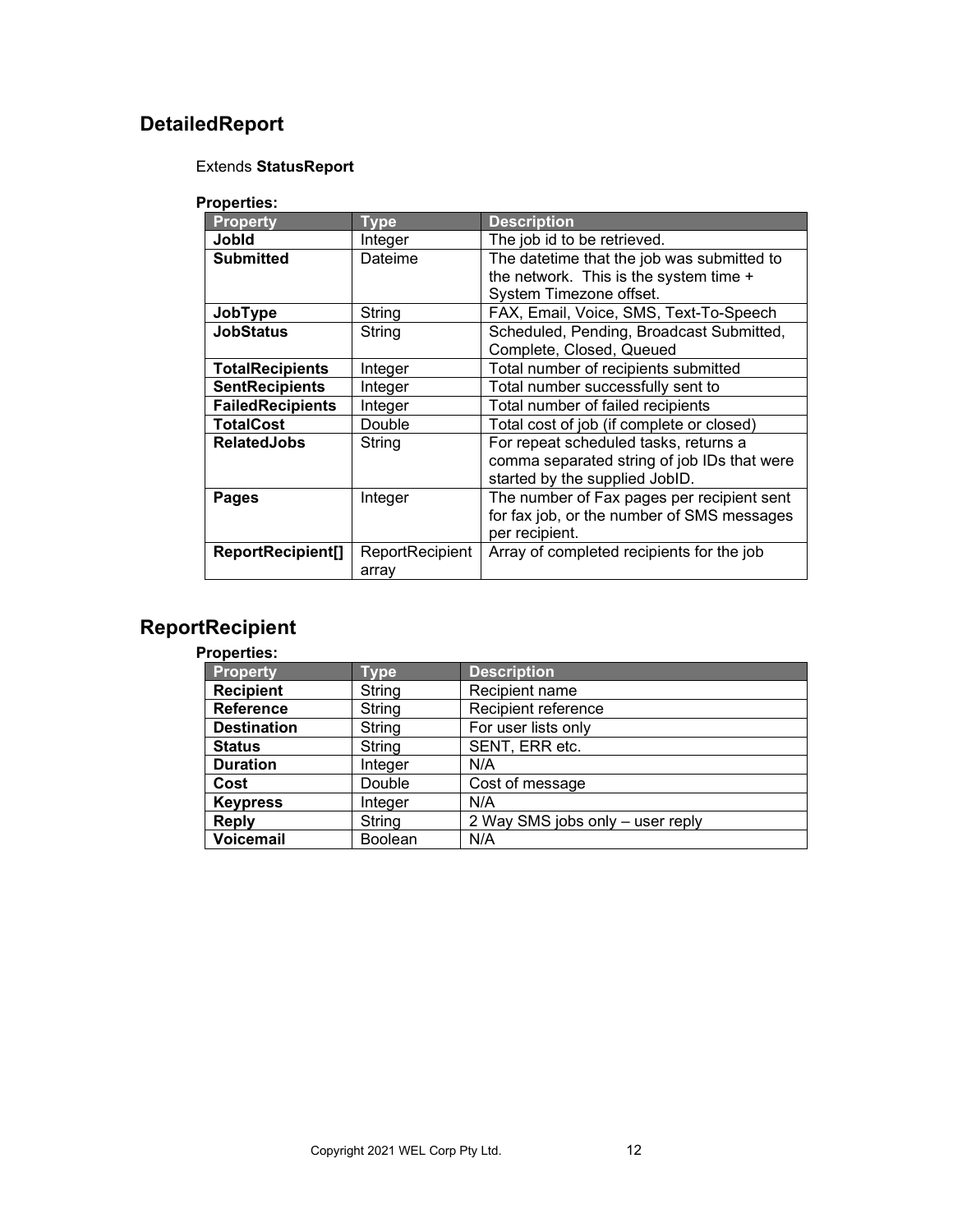# <span id="page-12-0"></span>**Using Merge Fields**

Merge fields may be used in the SMS jobs only:

To indicate a merge field in your message, the field should be enclosed by double percentage characters - e.g. %%MyField%%

There are reserved merge fields which you may use without specifically creating using the merge key/value pairs. These are:

- 1. %%Title%% recipient's title
- 2. %%FirstName%% recipient's first name
- 3. %%LastName%% recipient's last name
- 4. %&Recipient%% will be replaced by recipient's full name
- 5. %&Reference% will be replaced by the recipient's reference
- 6. % & Mobile% will be replaced by the recipient's destination for SMS type jobs

```
Sample message:
```
Attention: %%Recipient%%

Dear %%FirstName%%,

According to our records you are currently overdue on payment for  $\frac{1}{8}$ BillName  $\frac{1}{8}$ . The amount owing is %%BillAmount%%.

Please organize payment before the due date of %%DueDate%%.

#### *Sample Construction*

```
<SmsRecipient>
      <Title>Mr</Title>
      <FirstName>Andrew</FirstName>
      <LastName>Citizen</LastName>
      <Reference>19462</Reference>
      <Destination>0412 345 678</Destination>
      <MergeField>
            <Key>BillName</Key>
            <Value>June Electricity Bill</Value>
      </MergeField>
      <MergeField>
            <Key>BillAmount</Key>
            <Value>$78.32</Value>
      </MergeField>
      <MergeField>
            <Key>DueDate</Key>
            <Value>1 August 2007</Value>
      </MergeField>
</SmsRecipient>
```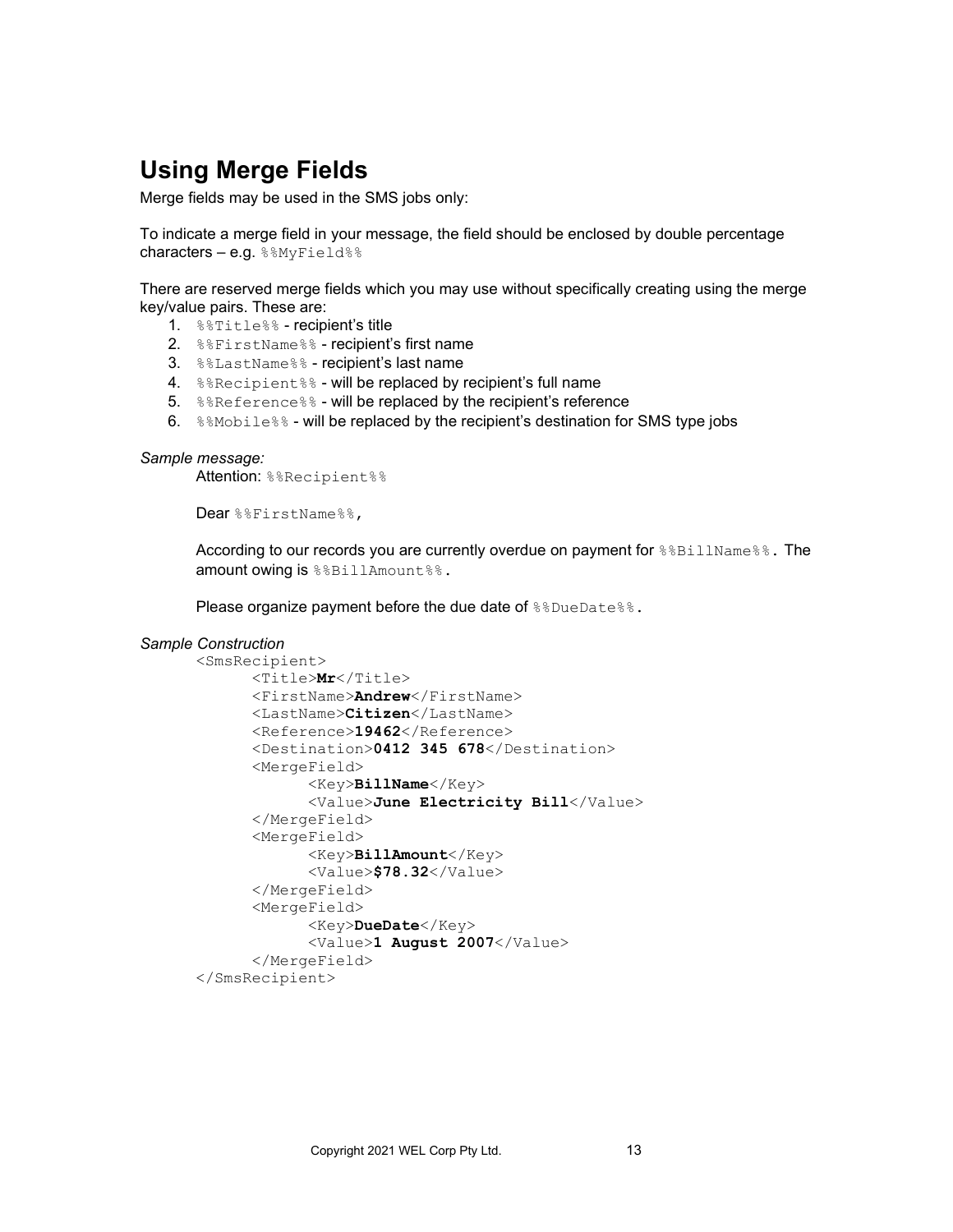# <span id="page-13-0"></span>**Code Samples**

### <span id="page-13-1"></span>*C# Examples*

#### **Notes:**

The Broadcast Webservice should be setup as a "**Web reference**" pointing to <http://message-service.org/webservice.asmx> in your project. In recent versions of Visual studio, this is found under the "Advanced…" button in the "Service Reference" page.

```
public void TestSMS()
{
     List<SmsRecipient> recipientList = new List<SmsRecipient>();
     SmsRecipient recipient = new SmsRecipient ();
     recipient.Title = "Ms";
     recipient.FirstName = "Annette";
     recipient.LastName = "Citizen";
     recipient.Reference = "Of the world";
     recipient.Destination = "+61 4 9876 5432";
     List<MergeField> fieldList = new List<MergeField>();
     MergeField mergeField = new MergeField();
     mergeField.Key = "FavouriteAnimal";
     mergeField.Value = "Cats";
     fieldList.Add(mergeField);
     recipient.MergeFields = fieldList.ToArray();
     recipientList.Add(recipient);
     SmsJob smsJob = new SmsJob();
      smsJob.Name = "SMS Test";
     smsJob.Sender = new Sender();
     smsJob.Sender.Company = "My Company";
     smsJob.Sender.Name = "Test Person";
     smsJob.Sender.ReplyTo = "+61 4 1234 5678";
     smsJob.IsTwoWay = false;
      smsJob.Recipients = recipientList.ToArray();
      smsJob.Text = "Test SMS message - your favourite animal is 
                     %%FavouriteAnimal%%.";
     AuthenticationHeader authHeader = new AuthenticationHeader();
     authHeader.Username = "test";
     authHeader.Password = "test";
     BroadcastWebService service = new BroadcastWebService();
     service.AuthenticationHeaderValue = authHeader;
     int jobid = service.SubmitJob(smsJob);
```

```
}
```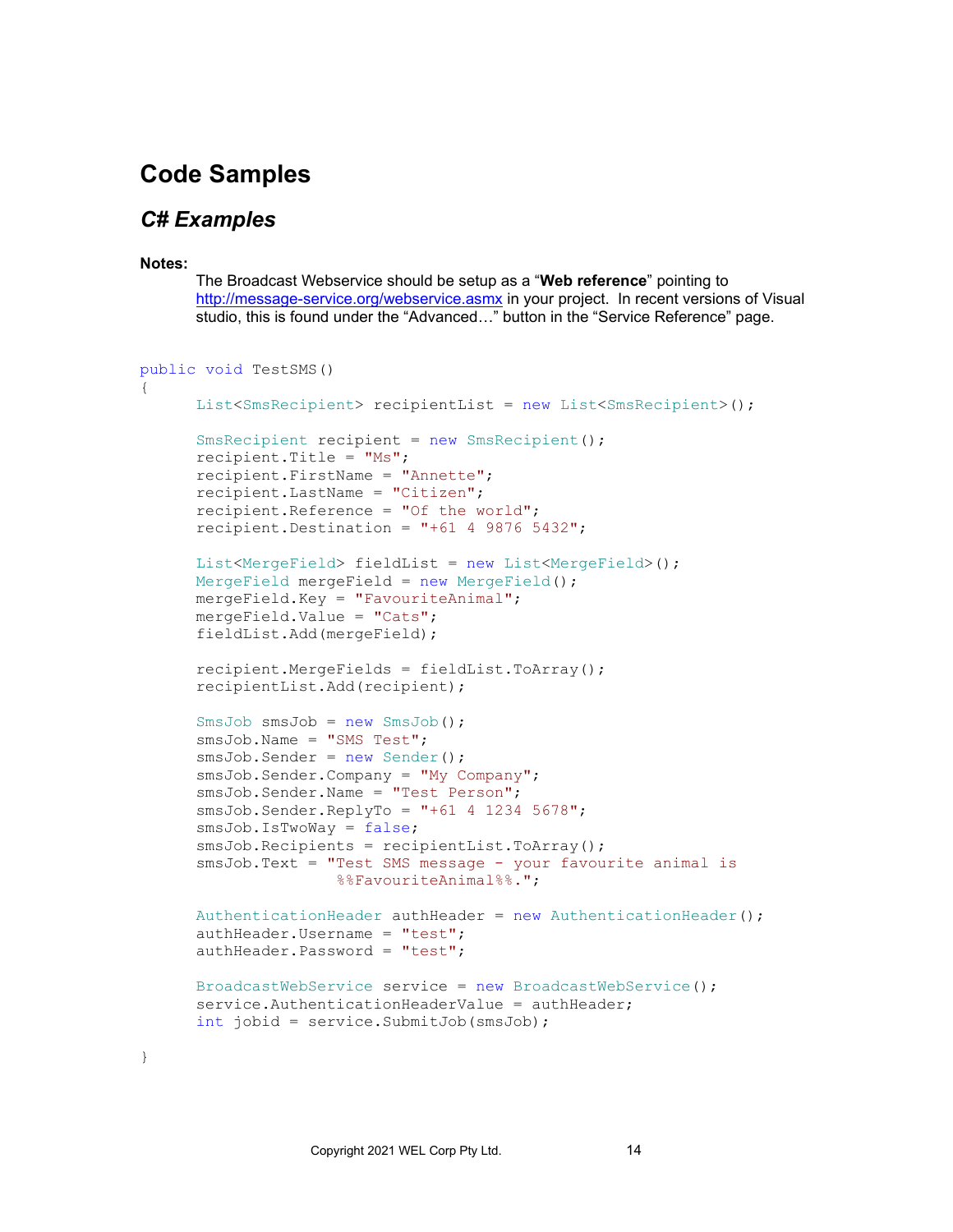```
public void TestTwoWaySMS()
{
     List<SmsRecipient> recipientList = new List<SmsRecipient>();
     SmsRecipient recipient = new SmsRecipient();
     recipient.Title = "Ms";
     recipient.FirstName = "Annette";
     recipient.LastName = "Citizen";
     recipient.Reference = "Of the world";
     recipient. Destination = "+61 4 9876 5432";
     List<MergeField> fieldList = new List<MergeField>();
     MergeField mergeField = new MergeField();
     mergeField.Key = "FavouriteAnimal";
     mergeField.Value = "Cats";
     fieldList.Add(mergeField);
     recipient.MergeFields = fieldList.ToArray();
     recipientList.Add(recipient);
     SmsJob smsJob = new SmsJob();
     smsJob.Name = "2 Way SMS Test";
     smsJob.Sender = new Sender();
     smsJob.Sender.Company = "My Company";
     smsJob.Sender.Name = "Test Person";
     smsJob.Sender.ReplyTo = "smsreplies@mycompany.com";
     smsJob.IsTwoWay = true;
     smsJob.BatchReplies = false;
     smsJob.ExpiryHours = 24;
      smsJob.Recipients = recipientList.ToArray();
      smsJob.Text = "Test SMS message - your favourite animal is
                     %%FavouriteAnimal%%. Reply to this to get 25% off 
                     your next visit to Pet Care.";
     AuthenticationHeader authHeader = new AuthenticationHeader();
     authHeader.Username = "test";
     authHeader. Password = "test";
     BroadcastWebService service = new BroadcastWebService();
     service.AuthenticationHeaderValue = authHeader;
     int jobid = service.SubmitJob(smsJob);
```

```
}
```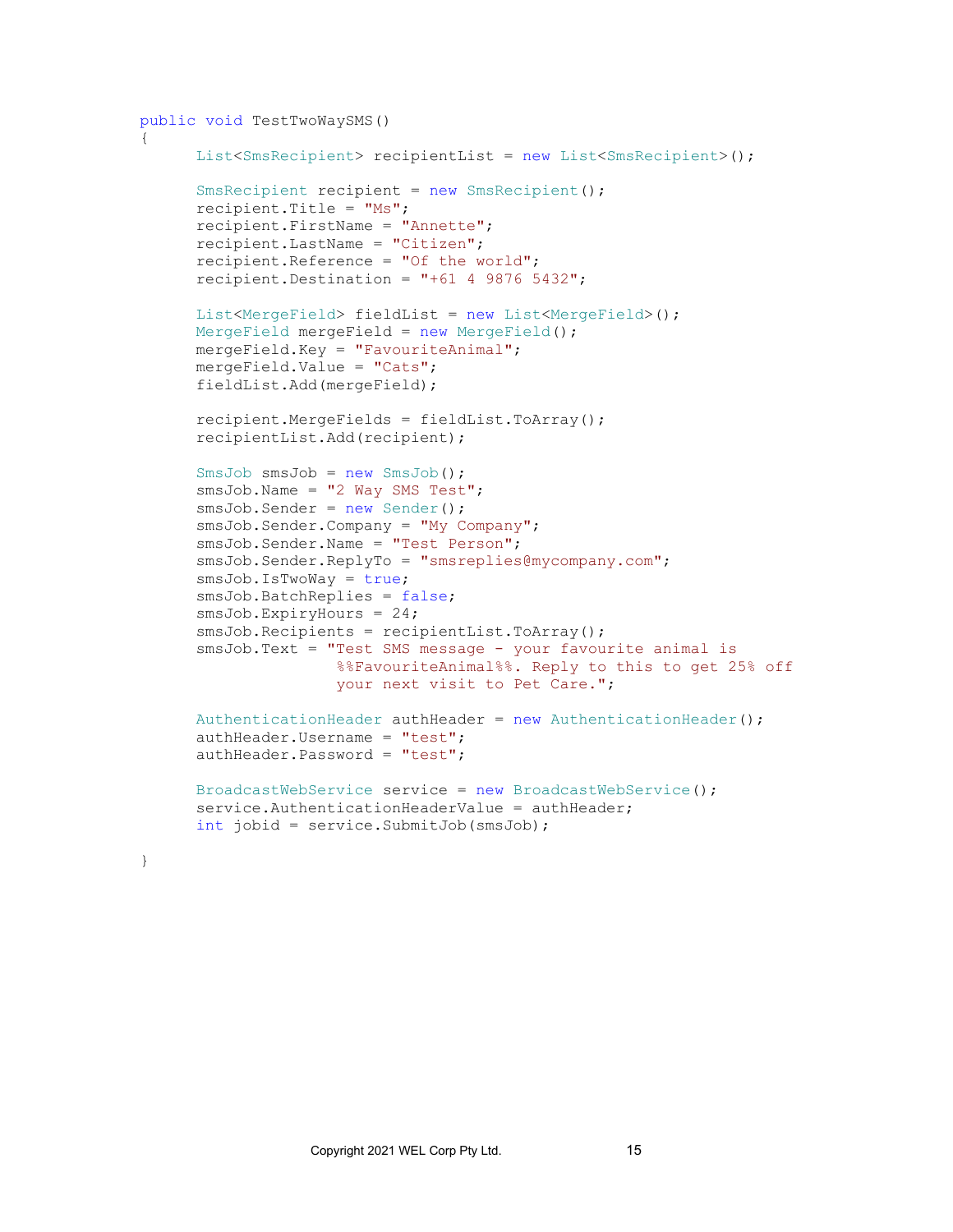```
public void GetReport()
{
      AuthenticationHeader authHeader = new AuthenticationHeader();
      authHeader.Username = "test";
     authHeader.Password = "test";
     BroadcastWebService service = new BroadcastWebService();
      service.AuthenticationHeaderValue = authHeader;
      StatusReport statusReport = service.RetrieveReport(1234);
}
public void GetDetailedReport()
{
      AuthenticationHeader authHeader = new AuthenticationHeader();
      authHeader.Username = "test";
      authHeader.Password = "test";
     BroadcastWebService service = new BroadcastWebService();
      service.AuthenticationHeaderValue = authHeader;
      DetailedReport statusReport = 
                  service.RetrieveDetailedReport(1234);
}
public void TestCancelJob ()
{
      AuthenticationHeader authHeader = new AuthenticationHeader();
      authHeader.Username = "test";
      authHeader.Password = "test";
     BroadcastWebService service = new BroadcastWebService();
      service.AuthenticationHeaderValue = authHeader;
     bool success = service.CancelJob(1234);
}
```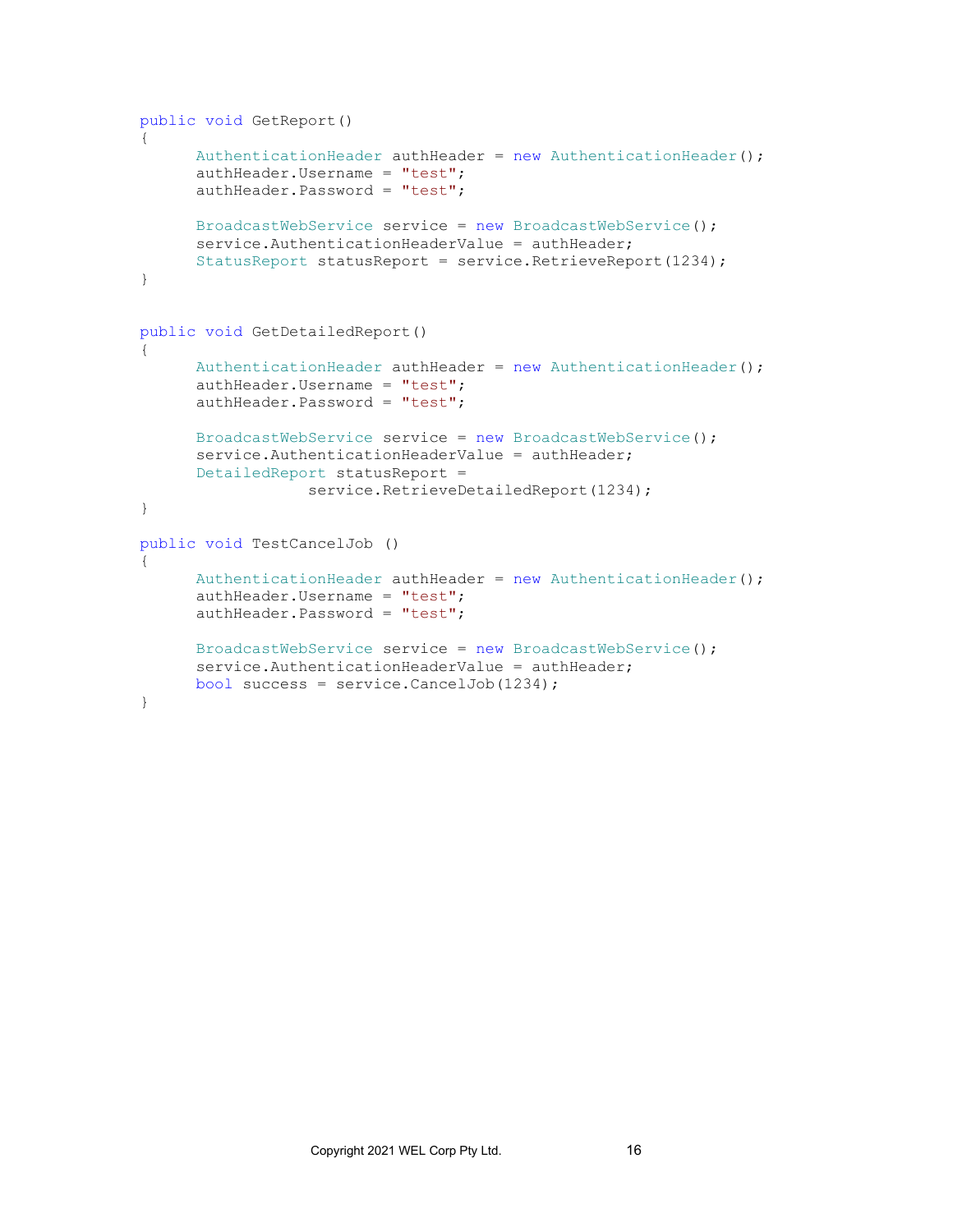## <span id="page-16-0"></span>*Java Axis Examples*

### **Connecting to the Broadcast Web Service using Java and Axis 1.4**

*This document assumes that java and axis are setup appropriately, and the user has some basic familiarity with them.*

1. Create the Broadcast Web Service interface classes:

To create the WebService class files and the service Stub run:

java org.apache.axis.wsdl.WSDL2Java (WSDL-file-URL)

as per the axis documentation, then import the resultant classes into your java project.

- 2. Update Broadcast Web Service stubs to provide the required Authentication Header.
	- In the two stub files:

Broadcast x0020 Web x0020 ServiceSoapStub Broadcast\_x0020\_Web\_x0020\_ServiceSoap12Stub

Insert the below code lines after the statement: setRequestHeaders(call); in the **submitJob**, **retrieveReport** and **retrieveDetailedReport** methods

```
org.apache.axis.message.SOAPHeaderElement auth = new 
SOAPHeaderElement("http://message-service.org/","AuthenticationHeader");
auth.addChildElement("Username","").addTextNode("test");
auth.addChildElement("Password","").addTextNode("test");
call.addHeader(auth);
```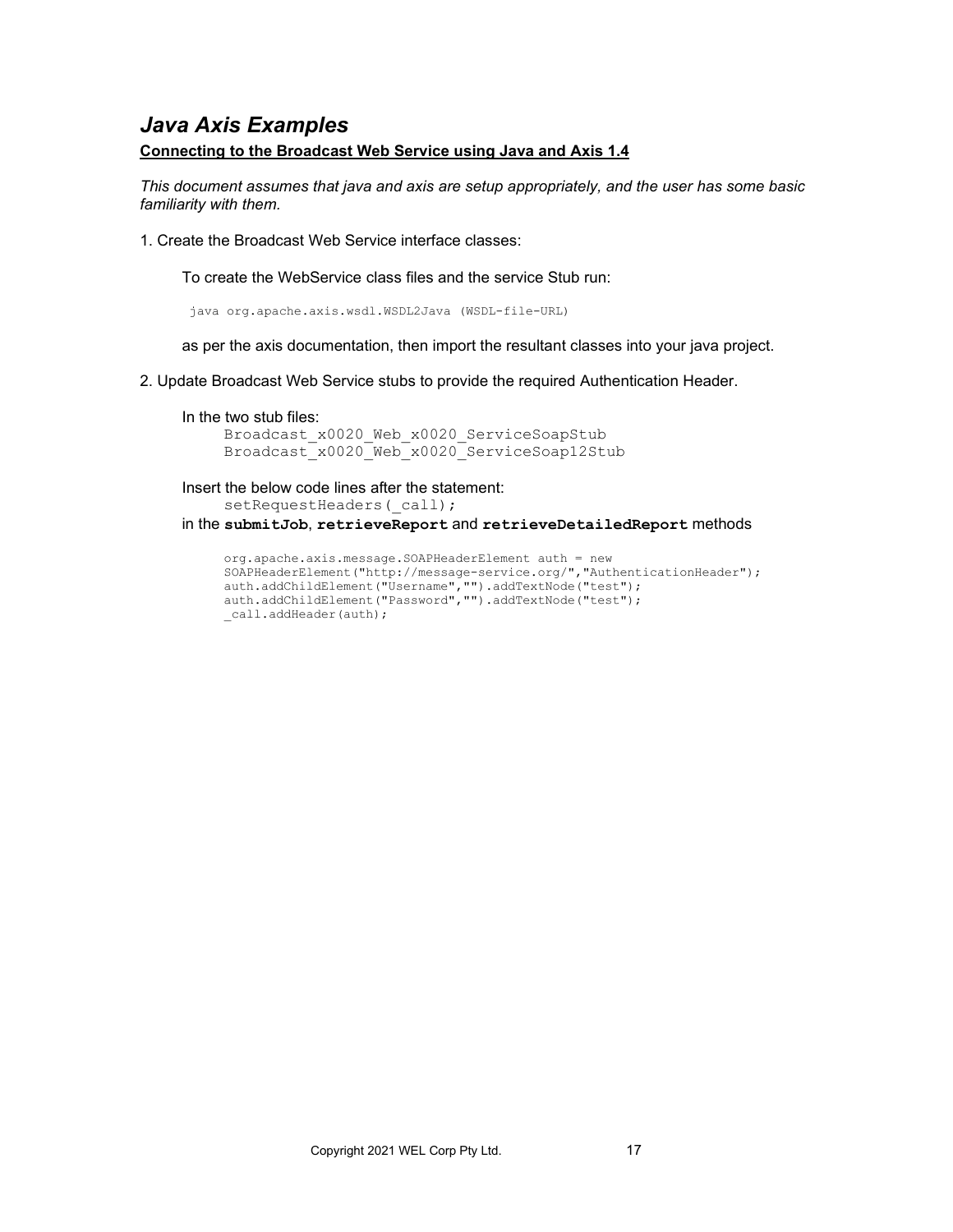#### 3. Main Sample Code

}

```
/*
 * Main.java
 *
 * Created on 24 November 2006, 20:51
 *
 */
package broadcasttest;
import org.message-service.webservice.*;
import java.io.FileInputStream;
import java.io.IOException;
import java.io.InputStream;
import java.util.Calendar;
import java.util.LinkedList;
import org.apache.axis.types.UnsignedByte;
public class Main {
     public Main() {
     }
     public static void main(String[] args) {
        try {
             TestSMS()
             //GetReport();
             //GetDetailsReport();
         } catch (Exception e){
           System.err.println(e.toString());
         }
```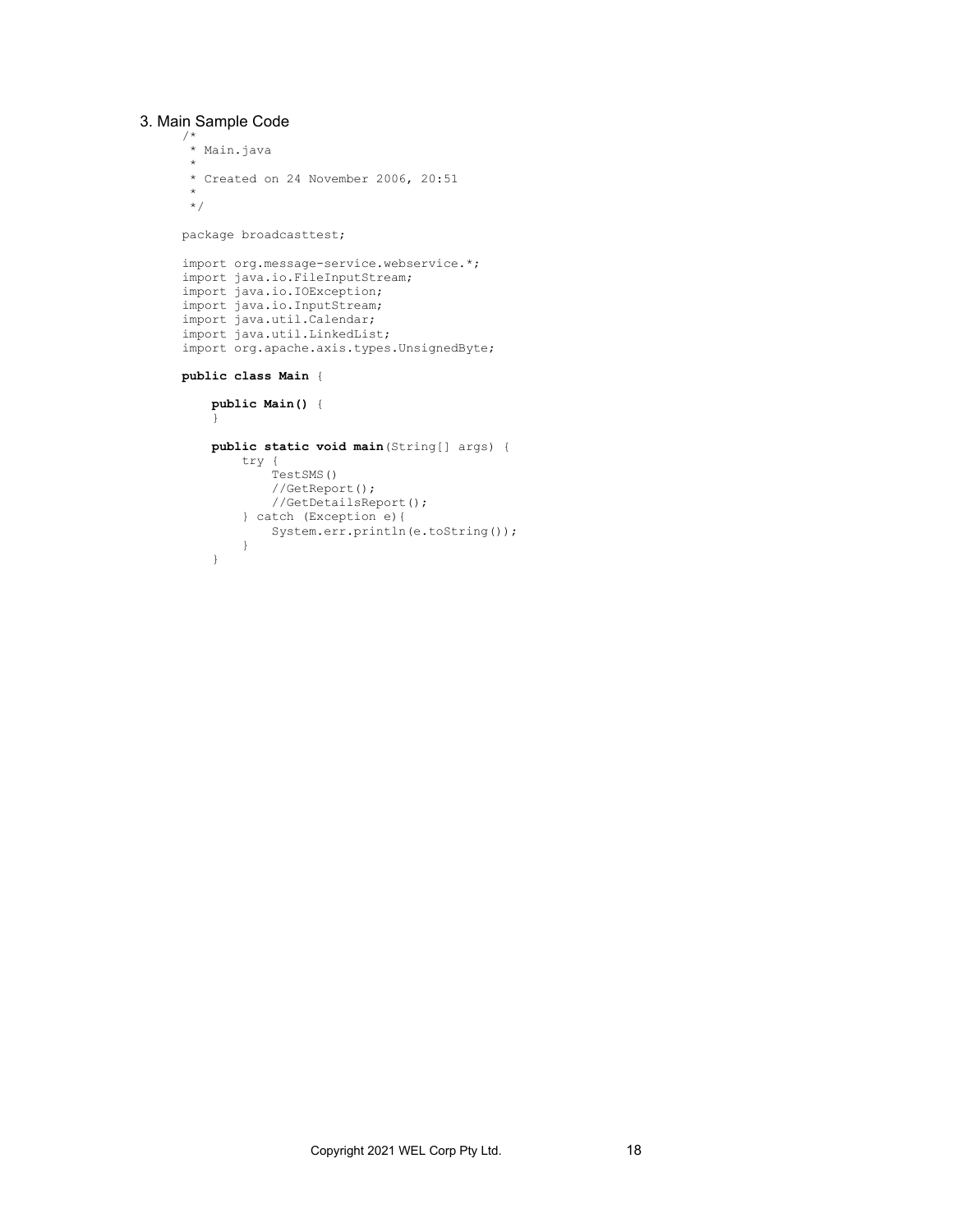```
 static public void TestSMS(){
         // Add Recipients
        LinkedList recipientList = new LinkedList();
        SmsRecipient recipient = new SmsRecipient();
         recipient.setTitle("Ms");
         recipient.setFirstName("Annette");
        recipient.setLastName("Citizen");
         recipient.setReference("Of the world");
         recipient.setDestination("+61 4 9876 5432");
         //Create and add merge fields for recipient, then record recipient
         LinkedList fieldList = new LinkedList();
       MergeField mergeField = new MergeField();
       mergeField.setKey("FavouriteAnimal");
        mergeField.setValue("Cats");
         fieldList.add(mergeField);
         recipient.setMergeFields((MergeField[])fieldList.toArray(new 
MergeField[1]));
        recipientList.add(recipient);
         //Set Sender Details
         Sender sender = new Sender();
         sender.setName("Test Person");
         sender.setCompany("My Company");
        sender.setReplyTo("+61 4 1234 5678");
         //Setup SmsJob and add sender, recipients and files
         SmsJob smsJob = new SmsJob();
         smsJob.setName("SMS Test");
         smsJob.setSender(sender);
         smsJob.setIsTwoWay(false);
       smsJob.setRecipients((SmsRecipient[])recipientList.toArray(new
SmsRecipient[1]));
         smsJob.setText("Test SMS message - your favourite animal is 
%%FavouriteAnimal%%.");
        Calendar nextWeek = Calendar.getInstance();
        nextWeek.add(Calendar.DAY OF WEEK, 7);
         smsJob.setScheduled(nextWeek);
         try {
            int iret = SendJob(smsJob);
             System.out.println(iret);
         } catch (Exception e) {
             System.err.println(e.toString());
 }
     }
```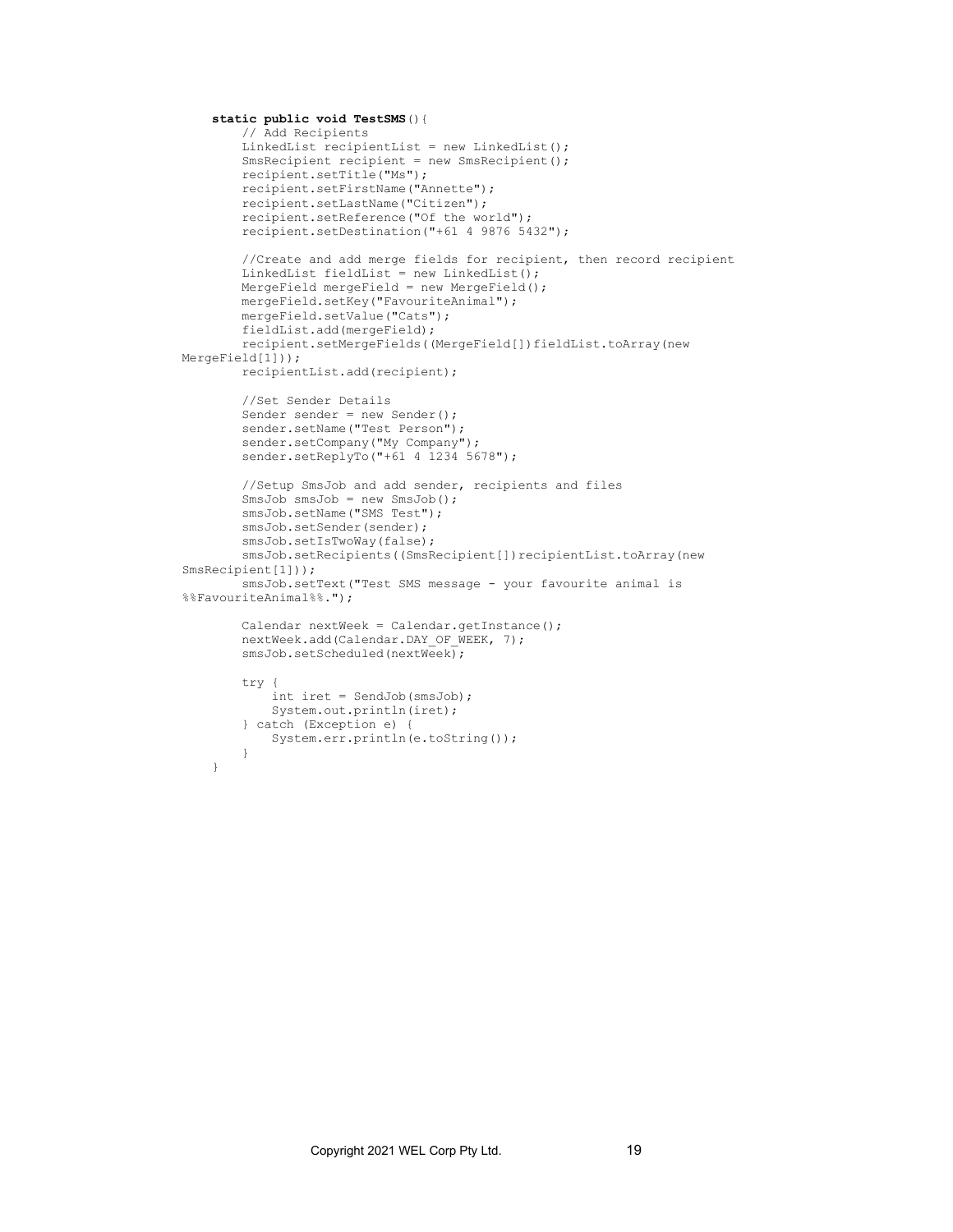```
 static public void TestTwoWaySMS(){
         // Add Recipients
         LinkedList recipientList = new LinkedList();
        SmsRecipient recipient = new SmsRecipient();
         recipient.setTitle("Ms");
         recipient.setFirstName("Annette");
        recipient.setLastName("Citizen");
         recipient.setReference("Of the world");
         recipient.setDestination("5551231234");
         //Create and add merge fields for recipient, then record recipient
         LinkedList fieldList = new LinkedList();
       MergeField mergeField = new MergeField();
       mergeField.setKey("FavouriteAnimal");
         mergeField.setValue("Cats");
         fieldList.add(mergeField);
         recipient.setMergeFields((MergeField[])fieldList.toArray(new
MergeField[1]));
        recipientList.add(recipient);
         //Set Sender Details
         Sender sender = new Sender();
         sender.setName("Test Person");
         sender.setCompany("My Company");
         sender.setReplyTo("smsreplies@mycompany.com");
         //Setup SmsJob and add sender, recipients and files
         SmsJob smsJob = new SmsJob();
         smsJob.setName("SMS Test");
         smsJob.setSender(sender);
         smsJob.setIsTwoWay(true);
        smsJob.setExpiryHours(new UnsignedByte(24));
         smsJob.setRecipients((SmsRecipient[])recipientList.toArray(new 
SmsRecipient[1]));
         smsJob.setText("Test SMS message - your favourite animal is 
%%FavouriteAnimal%%." +
                 "Reply to this to get 25% off your next visit to Pet Care.");
        Calendar nextWeek = Calendar.getInstance();
        nextWeek.add(Calendar.DAY_OF_WEEK, 7);
         smsJob.setScheduled(nextWeek);
         try {
             int iret = SendJob(smsJob);
             System.out.println(iret);
         } catch (Exception e) {
        System.err.println(e.toString());
 }
     }
```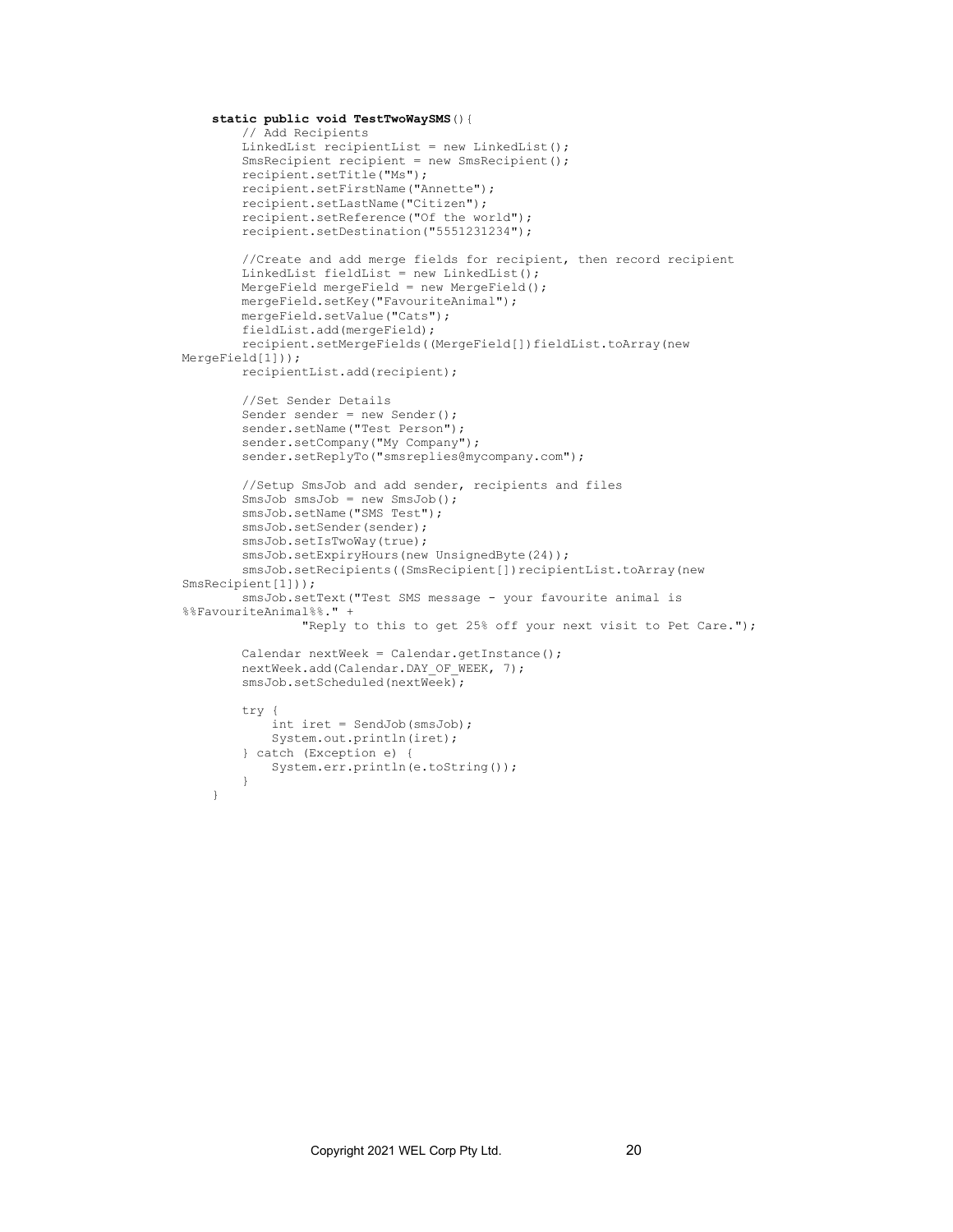```
 static public void GetReport() throws Exception{
         // Make a service
        Broadcast x0020 Web x0020 Service service = new
Broadcast x0020 Web x0020 ServiceLocator();
         // Now use the service to get a stub which implements the SDI.
        Broadcast x0020 Web x0020 ServiceSoapBroadcastWebService =
service.getBroadcast_x0020_Web_x0020_ServiceSoap();
        StatusReport report = BroadcastWebService.retrieveReport(1234);
         System.out.println(report.getJobStatus());
     }
     static public void GetDetailsReport() throws Exception{
         // Make a service
        Broadcast x0020 Web x0020 Service service = new
Broadcast x0020 Web x0020 ServiceLocator();
         // Now use the service to get a stub which implements the SDI.
        Broadcast x0020 Web x0020 ServiceSoapBroadcastWebService =
service.getBroadcast_x0020_Web_x0020_ServiceSoap();
        StatusReport report = BroadcastWebService.retrieveDetailedReport(1234);
         System.out.println(report.getJobStatus());
     }
     static public int SendJob(Job oJob) throws Exception{
         // Make a service
        Broadcast x0020 Web x0020 Service service = new
Broadcast x0020 Web x0020 ServiceLocator();
         // Now use the service to get a stub which implements the SDI.
        Broadcast_x0020_Web_x0020_ServiceSoapBroadcastWebService =
service.getBroadcast_x0020_Web_x0020_ServiceSoap();
         int iRes = BroadcastWebService.submitJob(oJob);
         return iRes;
    }
}
     static public void CancelJob () throws Exception{
         // Make a service
        Broadcast x0020 Web x0020 Service service = new
Broadcast x0020 Web x0020 ServiceLocator();
         // Now use the service to get a stub which implements the SDI.
        Broadcast x0020 Web x0020 ServiceSoapBroadcastWebService =
service.getBroadcast_x0020_Web_x0020_ServiceSoap();
         Boolean success = BroadcastWebService.canceljob(1234);
         System.out.println(success);
     }
```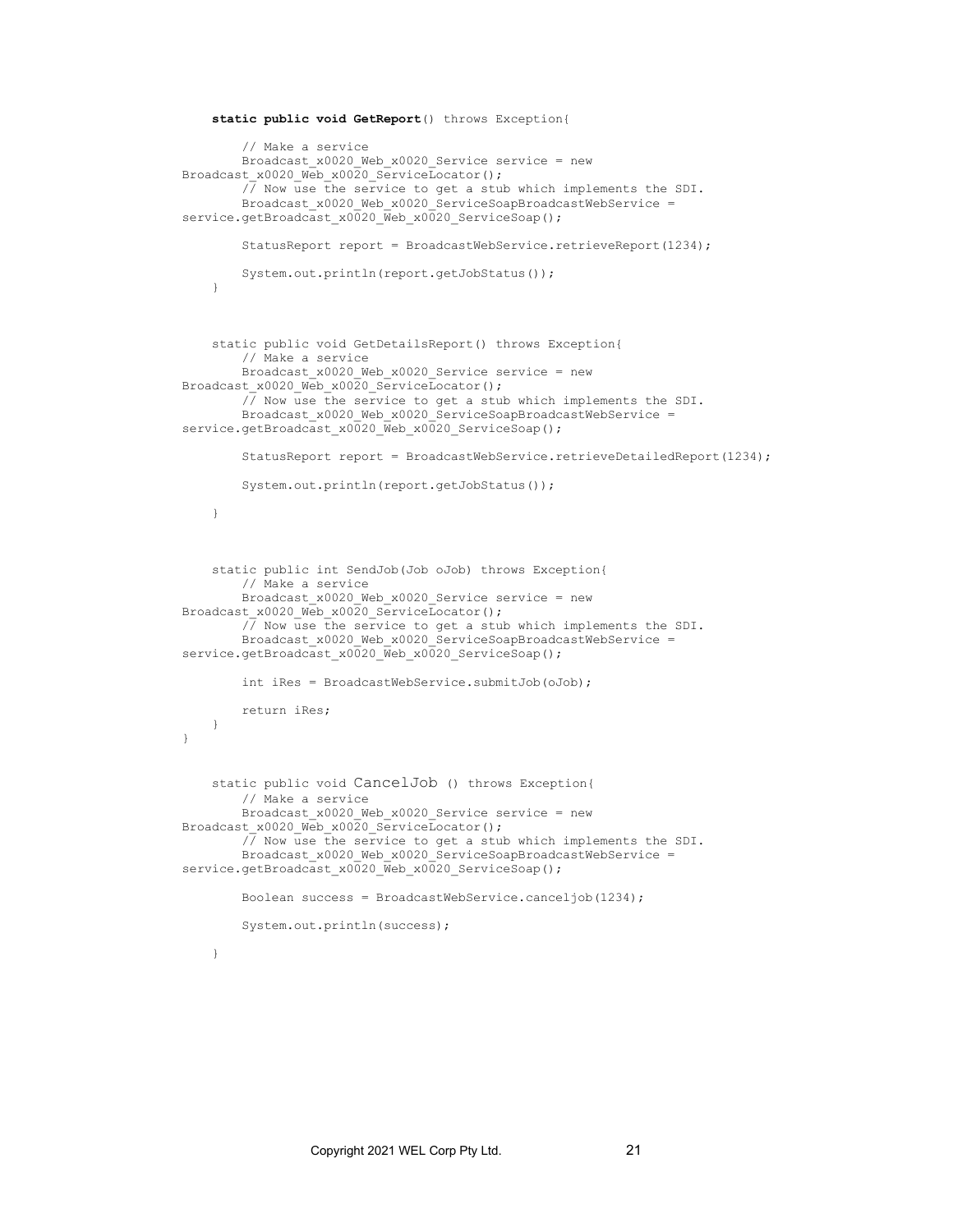## <span id="page-21-0"></span>*PHP Code Example*

### **Connecting to the Broadcast Web Service using PHP and NuSoap**

This document assumes that PHP is installed and configured, and the newsoap library is downloaded and installed.

Change './nusoap/lib/nusoap.php' to match the location of your nusoap library.

### **Basic SMSJob example:**

```
<html><body>
<?php
       require_once('./nusoap/lib/nusoap.php'); 
       $namespace = "http://message-service.org/";
       //Setup Header
      $hdrArr = array('Username' => 'test',
             'Usercode' => 'test',
             'Password' => 'test');
       //Create properly typed header object
       $hdr = array('AuthenticationHeader' => new 
soapval('AuthenticationHeader', 'AuthenticationHeader', $hdrArr, false, 
$namespace));
       //Setup Job parameters
       $jobarr = array('Name' => 'Test Job name',
             'Sender' => array(
                    'ReplyTo' => '5551231234'
             ),
             'Recipients' => array(
                    'Recip 1' => array(
                           'Destination' => '5551231234',
                           'Reference' => 'testing'
                    \lambda),
              'Text' => 'Test message goes here.',
              'IsTwoWay' => false,
              'BatchReplies' => false,
              'ExpiryHours' => new soapval('ExpiryHours', 'unsignedByte', 0, 
false, 'http://www.w3.org/2001/XMLSchema') //Need this soapval, otherwise it 
goes out as an int, not an unsignedbyte
      );
      //Create properly typed job object
      $smsJob = array(new soapval('job', 'SmsJob', $jobarr, false, 
$namespace));
       //create client and get wsdl
       $client = new nusoap_client('http:// message-
service.org/webservice.asmx?WSDL', 'wsdl');
       $err = $client->getError();
      if ($err) echo '<h2>Constructor error</h2><pre>'. $err . '</pre>';
      //Do call
       $result = $client->call('SubmitJob', $smsJob, $namespace, false, $hdr);
```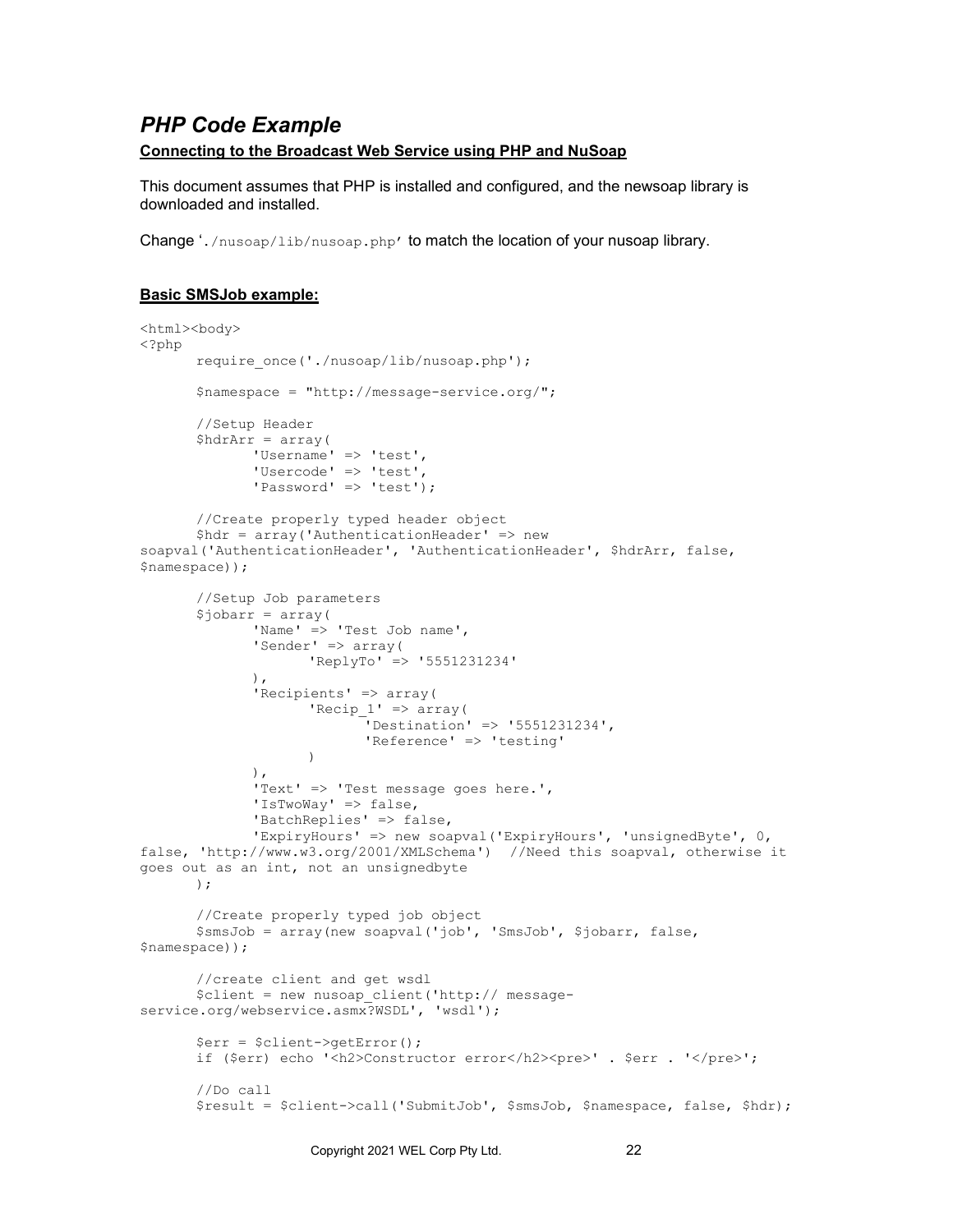```
// Display the result
      print_r($result);
      // Display the request and response
      echo '<h2>Request</h2>';
      echo '<pre>'. htmlspecialchars($client->request, ENT_QUOTES) . '</pre>';
      echo '<h2>Response</h2>';
      echo '<pre>'. htmlspecialchars($client->response, ENT_QUOTES) .
'</pre>';
?>
</body></html>
```
# <span id="page-22-0"></span>**Appendix**

# <span id="page-22-1"></span>*Valid number formats*

Valid phone, fax or mobile number construction:-

| USA or Canada number with area code e.g. 5551231234 |                       |
|-----------------------------------------------------|-----------------------|
| lnternational number with "+"                       | e.g. +44212345678     |
| International number with "0011"                    | e.g. 001144 212345678 |

Other number constructions are invalid.

# <span id="page-22-2"></span>*Broadcast Status Codes*

| <b>List Created</b><br>Pending | User has created their job, but has not yet submitted it.<br>For SMS only:- job is in the pending queue. |
|--------------------------------|----------------------------------------------------------------------------------------------------------|
| Retry                          | For SMS only:- aggregator cannot be contacted, job has<br>been re-queued.                                |
| Queued By WS                   | For Web Service submissions only:- job has been queued<br>and awaiting processing.                       |
| <b>Test Sent</b>               | N/A                                                                                                      |
| Scheduled                      | Job is scheduled for later date and time.                                                                |
| <b>Broadcast Submitted</b>     | Job has been submitted and is currently in progress.                                                     |
| Complete                       | Job is complete.                                                                                         |
| Closed                         | Job has been closed (either completed or cancelled).                                                     |
| Cancelled                      | Scheduled job has been cancelled by user.                                                                |

## <span id="page-22-3"></span>*SMS Message Lengths*

| 1 message   | Up to 160 characters.                     |
|-------------|-------------------------------------------|
| 2+ messages | 153 characters per SMS message.           |
|             | (so 400 characters would take 3 messages) |

Current maximum is 3060 characters, for a 20 part SMS message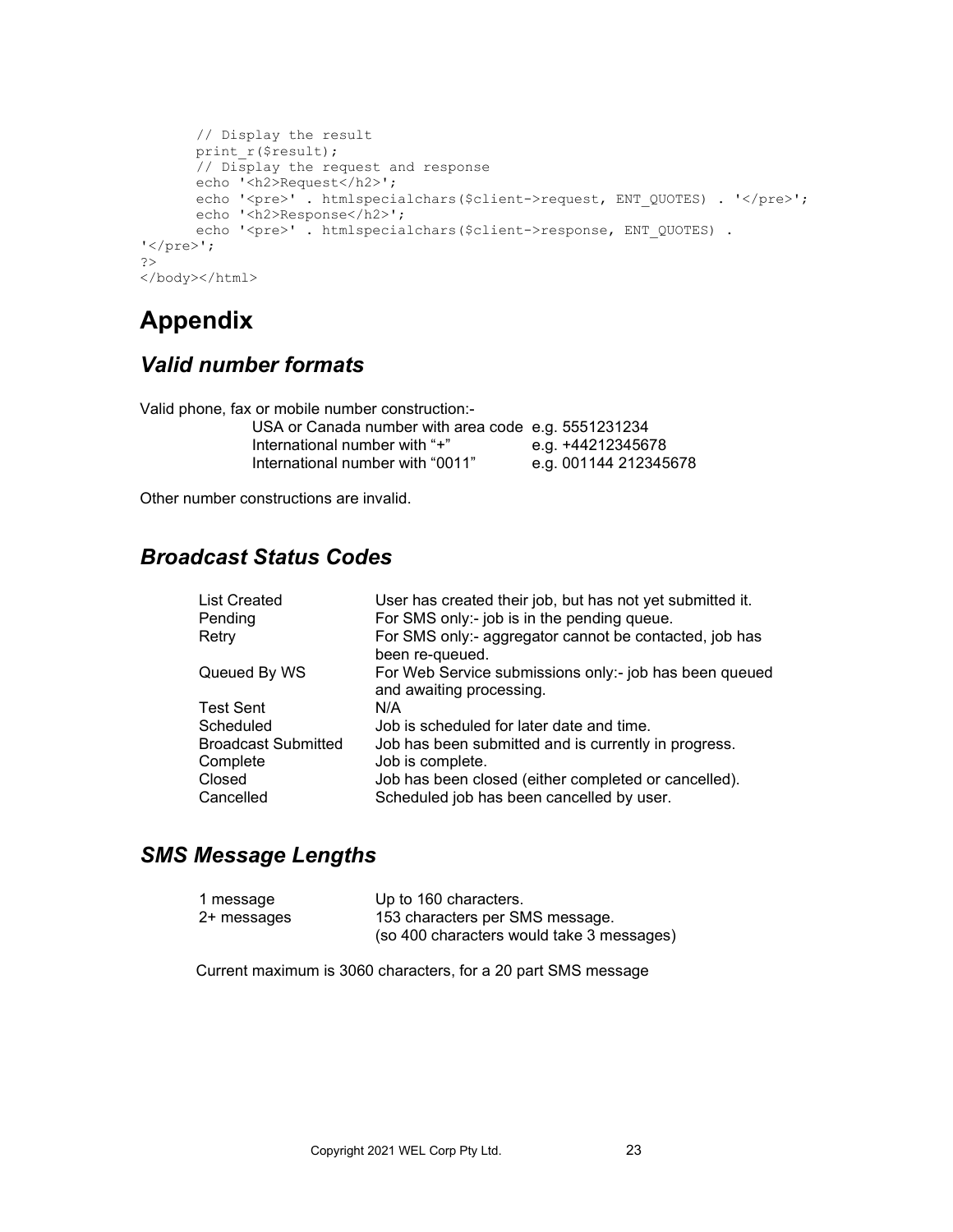# <span id="page-23-0"></span>*Send Codes*

SENT Message was successfully sent to the recipient.

### **SMS Specific Error Codes**

| Aggregator error.                      |
|----------------------------------------|
| User validation error.                 |
| Transaction limit reached.             |
| Invalid password.                      |
| SMS server error - please retry later. |
| Error in sender number.                |
| Error in receiver number.              |
| No SMS message.                        |
| SMS message too long.                  |
| Sending number invalid.                |
| SMS outgoing update error.             |
|                                        |

#### **Notes:**

*For SMS:* Status SENT indicates that the message has been successfully submitted to the network. In some cases the message may fail after if the number does not exist or for some other network related issue. In these cases, the status will be updated accordingly up to four hours after submission.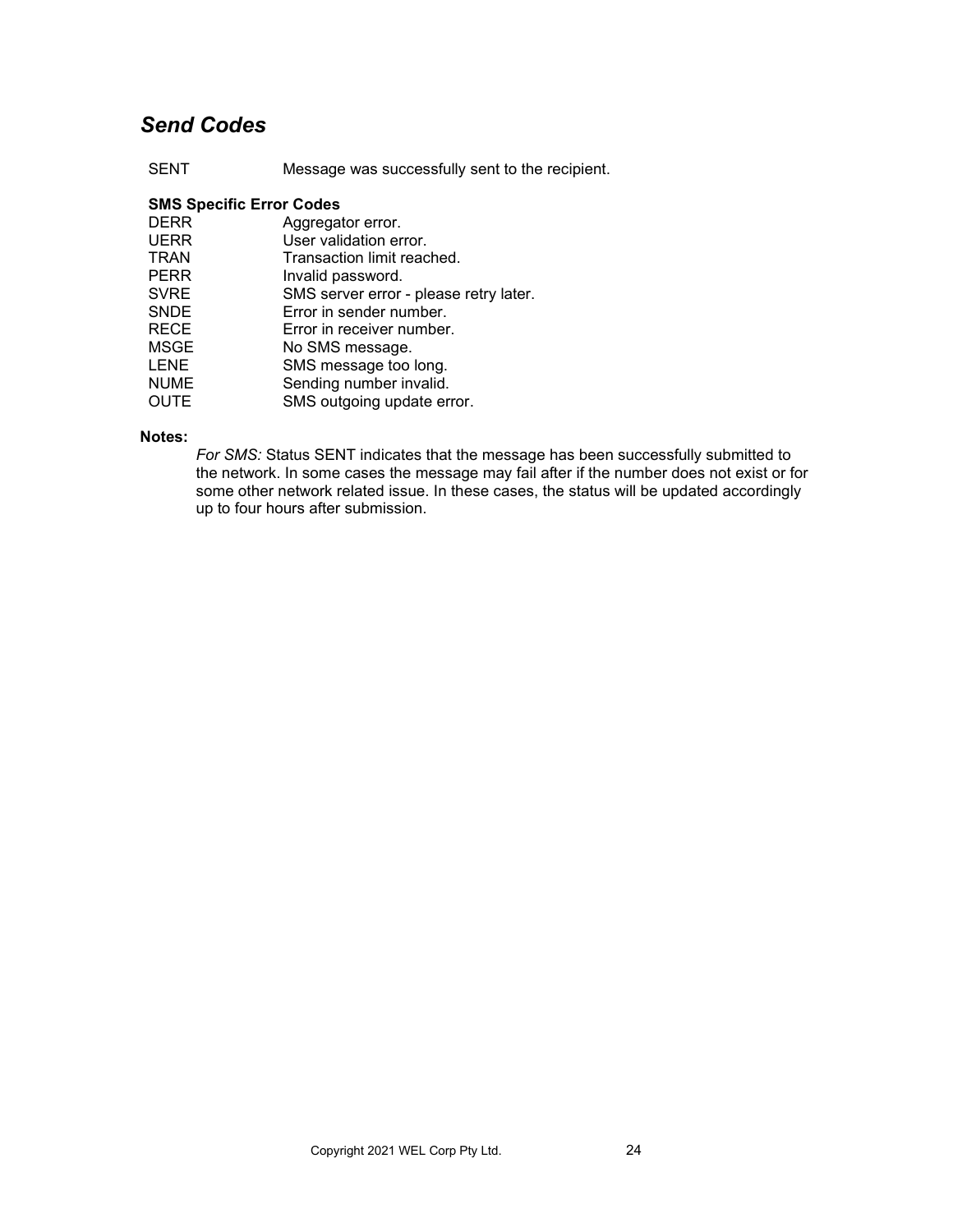# <span id="page-24-0"></span>*Timezone Numeric codes*

Used in the User object to set the users timezone.

 $\overline{a}$ 

| Albania +1 GMT                          | 1   |
|-----------------------------------------|-----|
| Algeria +1 GMT                          | 2   |
| American Samoa -11 GMT                  | 195 |
| Andorra +1 GMT                          | 3   |
| Angola +1 GMT                           | 4   |
| Anguilla -4 GMT                         | 5   |
| Antarctica -2 GMT                       | 6   |
| Antigua And Barbuda -4 GMT              | 7   |
| Argentina -3 GMT                        | 8   |
| Argentina - Western Province -4 GMT     | 9   |
| Armenia +4 GMT                          | 10  |
| Aruba -4 GMT                            | 11  |
| <b>Ascension Island0 GMT</b>            | 12  |
| Australia - AEST +10 GMT                | 14  |
| Australia - Lord Howe Island +10.5 GMT  | 13  |
| Australia - Northern Territory +9.5 GMT | 15  |
| Australia - Queensland +10 GMT          | 16  |
| Australia - South Australia +9.5 GMT    | 17  |
| Australia - Western Australia +8 GMT    | 18  |
| Austria +1 GMT                          | 19  |
| Azerbaijan +3 GMT                       | 263 |
| Bahamas -5 GMT                          | 21  |
| Bahrain +3 GMT                          | 22  |
| Bangladesh +6 GMT                       | 23  |
| Barbados -4 GMT                         | 24  |
| Belarus +2 GMT                          | 25  |
| Belgium +1 GMT                          | 26  |
| Belize -6 GMT                           | 27  |
| Benin +1 GMT                            | 28  |
| Bermuda -4 GMT                          | 29  |
| Bhutan +6 GMT                           | 30  |
| Bolivia -4 GMT                          | 31  |
| Botswana +2 GMT                         | 32  |
| Brazil - Acre -5 GMT                    | 33  |
| Brazil - Atlantic Islands -2 GMT        | 34  |
| Brazil - East -3 GMT                    | 35  |
|                                         |     |

| Brazil - West -4 GMT            | 36 |
|---------------------------------|----|
| Brunei +8 GMT                   | 38 |
| Bulgaria +2 GMT                 | 39 |
| <b>Burkina Faso0 GMT</b>        | 40 |
| Burundi +2 GMT                  | 41 |
| Cambodia +7 GMT                 | 42 |
| Cameroon +1 GMT                 | 43 |
| Canada - Atlantic -4 GMT        | 44 |
| Canada - Central -6 GMT         | 45 |
| Canada - Eastern -5 GMT         | 46 |
| Canada - Mountain -7 GMT        | 47 |
| Canada - Newfoundland -3.5 GMT  | 48 |
| Canada - Yukon & Pacific -8 GMT | 49 |
| Cayman Islands -5 GMT           | 52 |
| Chad +1 GMT                     | 53 |
| Chile -4 GMT                    | 56 |
| China +8 GMT                    | 57 |
| Colombia -5 GMT                 | 58 |
| Cook Islands -10 GMT            | 60 |
| Costa Rica -6 GMT               | 61 |
| Croatia +1 GMT                  | 62 |
| Cuba -5 GMT                     | 63 |
| Cyprus +2 GMT                   | 64 |
| Czech Republic +1 GMT           | 65 |
| Denmark +1 GMT                  | 66 |
| Djibouti +3 GMT                 | 67 |
| Dominica -4 GMT                 | 68 |
| Ecuador -5 GMT                  | 70 |
| Egypt +2 GMT                    | 71 |
| El Salvador -6 GMT              | 72 |
| Equatorial Guinea +1 GMT        | 73 |
| Eritrea +3 GMT                  | 74 |
| Estonia +2 GMT                  | 75 |
| Ethiopia +3 GMT                 | 76 |
| Falkland Islands -4 GMT         | 77 |
| Fiji +12 GMT                    | 78 |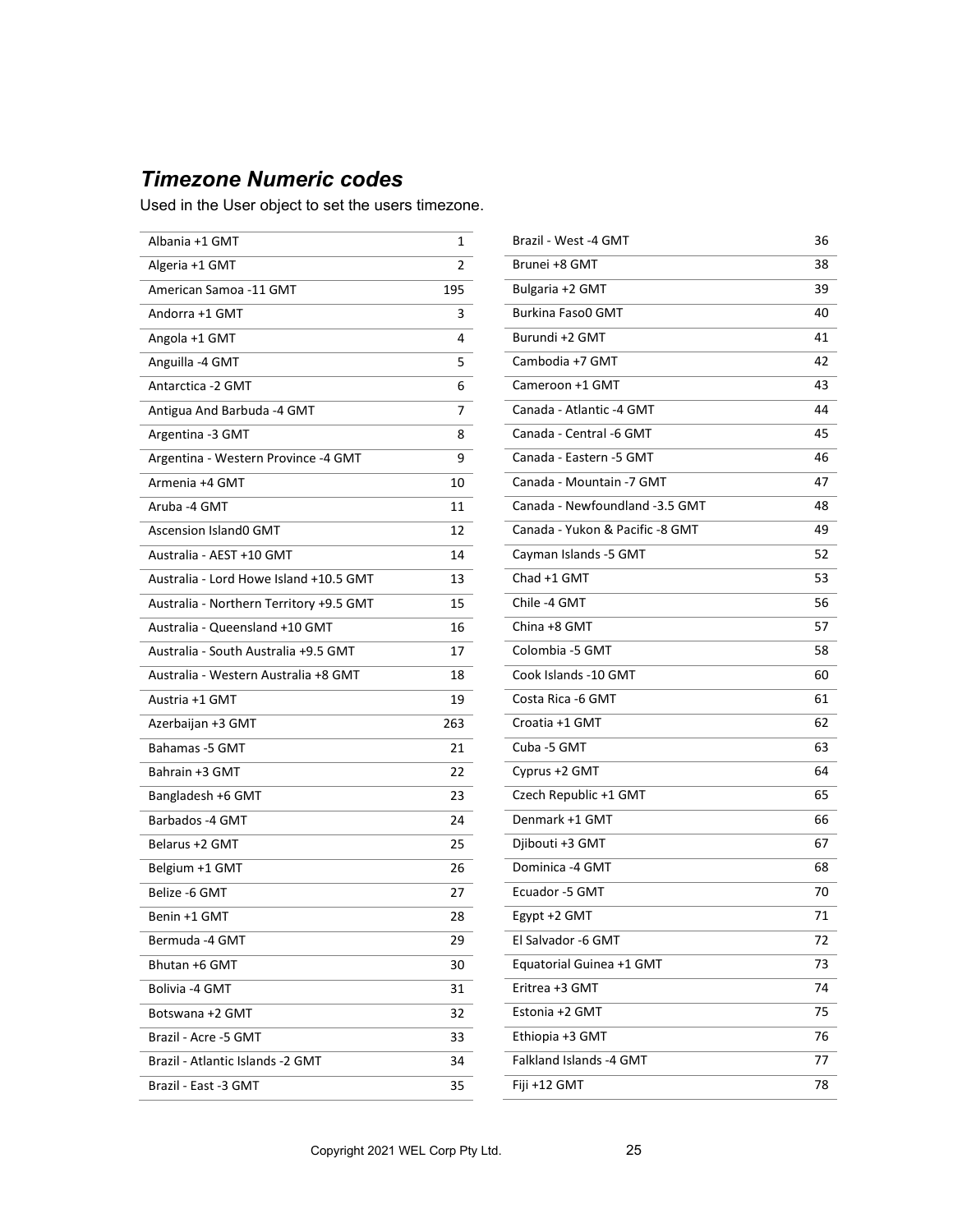| Finland +2 GMT                 | 79  |
|--------------------------------|-----|
| France +1 GMT                  | 80  |
| French Guiana -3 GMT           | 81  |
| French Polynesia -10 GMT       | 82  |
| Gabon +1 GMT                   | 83  |
| Gambia0 GMT                    | 84  |
| Georgia +4 GMT                 | 85  |
| Germany +1 GMT                 | 86  |
| Ghana0 GMT                     | 87  |
| Greece +2 GMT                  | 88  |
| Greenland -3 GMT               | 89  |
| Greenland - Scoresbysun -1 GMT | 90  |
| Greenland - Thule -4 GMT       | 91  |
| Grenada -4 GMT                 | 92  |
| Guadeloupe -4 GMT              | 93  |
| Guam +10 GMT                   | 94  |
| Guatemala -6 GMT               | 95  |
| Guyana -3 GMT                  | 97  |
| Haiti -5 GMT                   | 98  |
| Honduras -6 GMT                | 99  |
| Hong Kong +8 GMT               | 100 |
| Hungary +1 GMT                 | 101 |
| <b>Iceland0 GMT</b>            | 102 |
| India +5.5 GMT                 | 103 |
| Indonesia - Central +8 GMT     | 104 |
| Indonesia - East +9 GMT        | 105 |
| Indonesia - West +7 GMT        | 106 |
| Iran $+3.5$ GMT                | 107 |
| Iraq +3 GMT                    | 108 |
| Ireland0 GMT                   | 109 |
| Israel +2 GMT                  | 110 |
| Italy +1 GMT                   | 111 |
| Ivory Coast0 GMT               | 112 |
| Jamaica -5 GMT                 | 113 |
| Japan +9 GMT                   | 114 |
| Jordan +2 GMT                  | 115 |
| Kazakhstan +6 GMT              | 116 |
| Kenya +3 GMT                   | 117 |
| Kiribati +12 GMT               | 118 |
| Kuwait +3 GMT                  | 121 |
| Kyrgyzstan +5 GMT              | 122 |

| Laos +7 GMT                            | 123 |
|----------------------------------------|-----|
| Latvia +2 GMT                          | 124 |
| Lebanon +2 GMT                         | 125 |
| Lesotho +2 GMT                         | 126 |
| Liberia0 GMT                           | 127 |
| Libya +2 GMT                           | 128 |
| Lithuania +2 GMT                       | 129 |
| Luxembourg +1 GMT                      | 130 |
| Macedonia +1 GMT                       | 131 |
| Madagascar +3 GMT                      | 132 |
| Malawi +2 GMT                          | 134 |
| Malaysia +8 GMT                        | 135 |
| Maldives +5 GMT                        | 136 |
| Mali0 GMT                              | 137 |
| Malta +1 GMT                           | 138 |
| Mariana Island +10 GMT                 | 165 |
| Marshall Islands +12 GMT               | 140 |
| Martinique -4 GMT                      | 141 |
| Mauritania0 GMT                        | 142 |
| Mauritius +4 GMT                       | 143 |
| Mayotte +3 GMT                         | 144 |
| Mexico -6 GMT                          | 145 |
| Mexico - Baja Calif Norte -8 GMT       | 146 |
| Mexico - Nayarit Sinaloa Sonora -7 GMT | 147 |
| Moldova +2 GMT                         | 148 |
| Monaco +1 GMT                          | 149 |
| Mongolia +8 GMT                        | 150 |
| Morocco0 GMT                           | 151 |
| Mozambique +2 GMT                      | 152 |
| Namibia +1 GMT                         | 153 |
| Nepal +5.75 GMT                        | 155 |
| Netherlands +1 GMT                     | 156 |
| New Caledonia +11 GMT                  | 158 |
| New Zealand +12 GMT                    | 159 |
| Nicaragua -6 GMT                       | 160 |
| Niger +1 GMT                           | 161 |
| Niue -11 GMT                           | 163 |
| Norfolk Island +11.5 GMT               | 164 |
| North Korea +9 GMT                     | 119 |
| Norway +1 GMT                          | 167 |
| Oman +4 GMT                            | 168 |
|                                        |     |

L.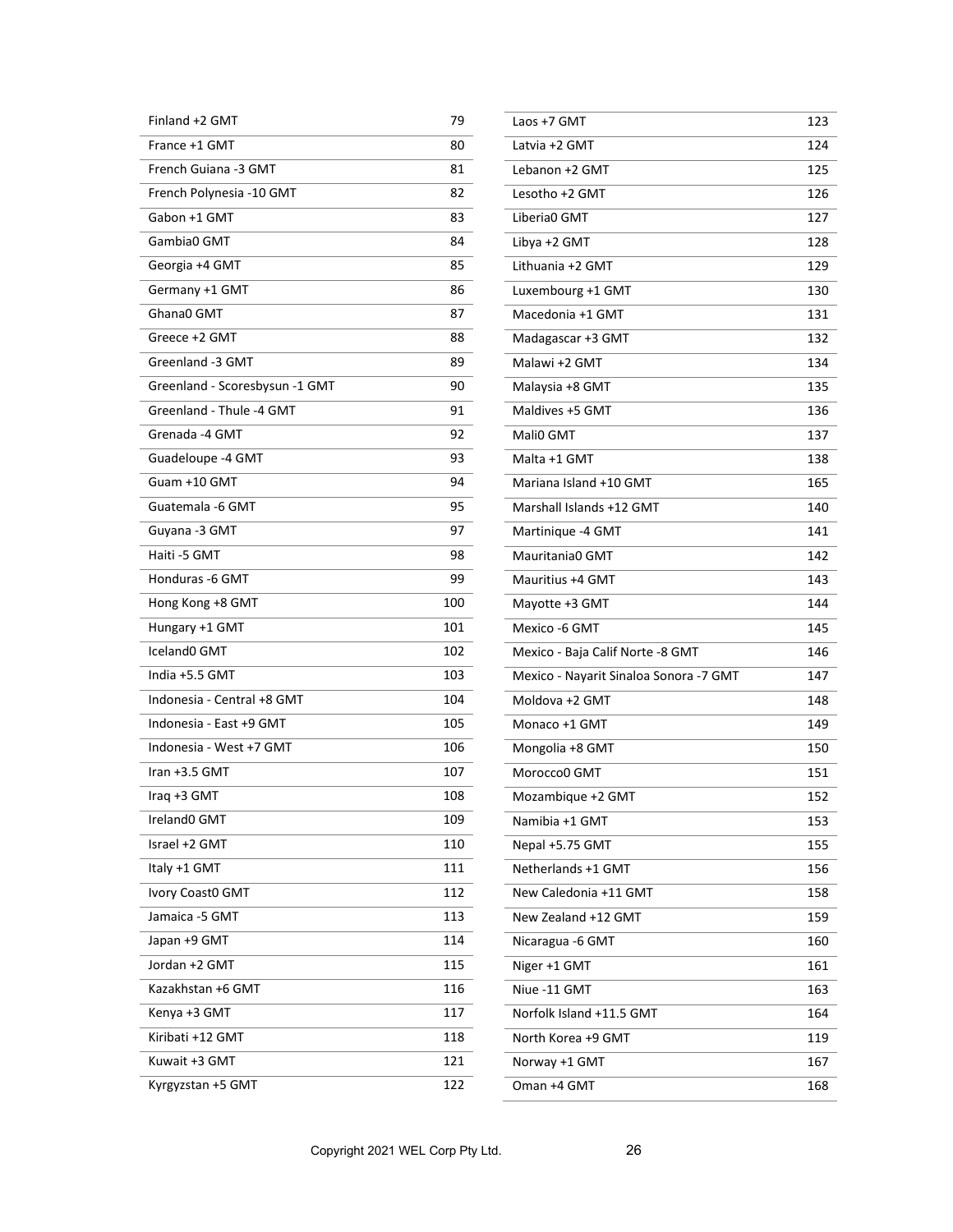| Pakistan +5 GMT                 | 169 |
|---------------------------------|-----|
| Palau +9 GMT                    | 170 |
| Panama -5 GMT                   | 171 |
| Papua New Guinea +10 GMT        | 172 |
| Paraguay -4 GMT                 | 173 |
| Peru -5 GMT                     | 174 |
| Philippines +8 GMT              | 175 |
| Poland +1 GMT                   | 176 |
| Portugal +1 GMT                 | 177 |
| Puerto Rico -4 GMT              | 178 |
| Qatar +3 GMT                    | 179 |
| Reunion +4 GMT                  | 181 |
| Romania +2 GMT                  | 182 |
| Russia - zone eight +9 GMT      | 183 |
| Russia - zone eleven +12 GMT    | 184 |
| Russia - zone five +6 GMT       | 185 |
| Russia - zone four +5 GMT       | 186 |
| Russia - zone nine +10 GMT      | 187 |
| Russia - zone one +2 GMT        | 188 |
| Russia - zone seven +8 GMT      | 189 |
| Russia - zone six +7 GMT        | 190 |
| Russia - zone ten +11 GMT       | 191 |
| Russia - zone three +4 GMT      | 192 |
| Russia - zone two +4 GMT        | 193 |
| Rwanda +2 GMT                   | 194 |
| Saint Helena0 GMT               | 212 |
| Saint Kitts and Nevis -4 GMT    | 213 |
| Saint Lucia -4 GMT              | 214 |
| Saint Vincent Grenadines -4 GMT | 216 |
| San Marino +1 GMT               | 197 |
| Saudi Arabia +3 GMT             | 199 |
| Senegal0 GMT                    | 200 |
| Seychelles +4 GMT               | 203 |
| Sierra Leone0 GMT               | 204 |
| Singapore +8 GMT                | 205 |
| Slovenia +1 GMT                 | 206 |
| Solomon Islands +11 GMT         | 207 |
| Somalia +3 GMT                  | 208 |
| South Africa +2 GMT             | 209 |
| South Korea +9 GMT              | 120 |
| Spain +1 GMT                    | 210 |

| Sri Lanka +5.5 GMT                               | 211 |
|--------------------------------------------------|-----|
| Sudan +2 GMT                                     | 217 |
| Swaziland +2 GMT                                 | 218 |
| Sweden +1 GMT                                    | 219 |
| Switzerland +1 GMT                               | 220 |
| Syria +2 GMT                                     | 221 |
| Taiwan +8 GMT                                    | 222 |
| Tanzania +3 GMT                                  | 224 |
| Thailand +7 GMT                                  | 225 |
| Togo0 GMT                                        | 226 |
| Tonga +13 GMT                                    | 227 |
| Trinidad and Tobago -4 GMT                       | 228 |
| Tunisia +1 GMT                                   | 229 |
| Turkey +2 GMT                                    | 230 |
| Turkmenistan +5 GMT                              | 231 |
| Tuvalu +12 GMT                                   | 233 |
| Uganda +3 GMT                                    | 234 |
| United Arab Emirates +4 GMT                      | 235 |
| United Kingdom0 GMT                              | 236 |
| United Kingdom - Channel Islands0 GMT            | 54  |
| United Kingdom - New Hebrides +11                | 237 |
| <b>GMT</b><br>United Kingdom - Northern Ireland0 | 238 |
| <b>GMT</b>                                       |     |
| Uruguay -3 GMT                                   | 239 |
| USA - Alaska -9 GMT                              | 240 |
| USA - Aleutian -10 GMT                           | 241 |
| USA - Arizona -7 GMT                             | 242 |
| USA - Central -6 GMT                             | 243 |
| USA - Eastern -5 GMT                             | 244 |
| USA - Hawaii -10 GMT                             | 245 |
| USA - Indiana East -5 GMT                        | 246 |
| USA - Mountain -7 GMT                            | 247 |
| USA - Pacific -8 GMT                             | 248 |
| Uzbekistan +5 GMT                                | 249 |
| Vanuatu +11 GMT                                  | 250 |
| Venezuela -4 GMT                                 | 252 |
| Vietnam +7 GMT                                   | 253 |
| Wallis And Futuna Islands +12 GMT                | 256 |
| Yemen +3 GMT                                     | 257 |
| Zambia +2 GMT                                    | 261 |
| Zimbabwe +2 GMT                                  | 262 |
|                                                  |     |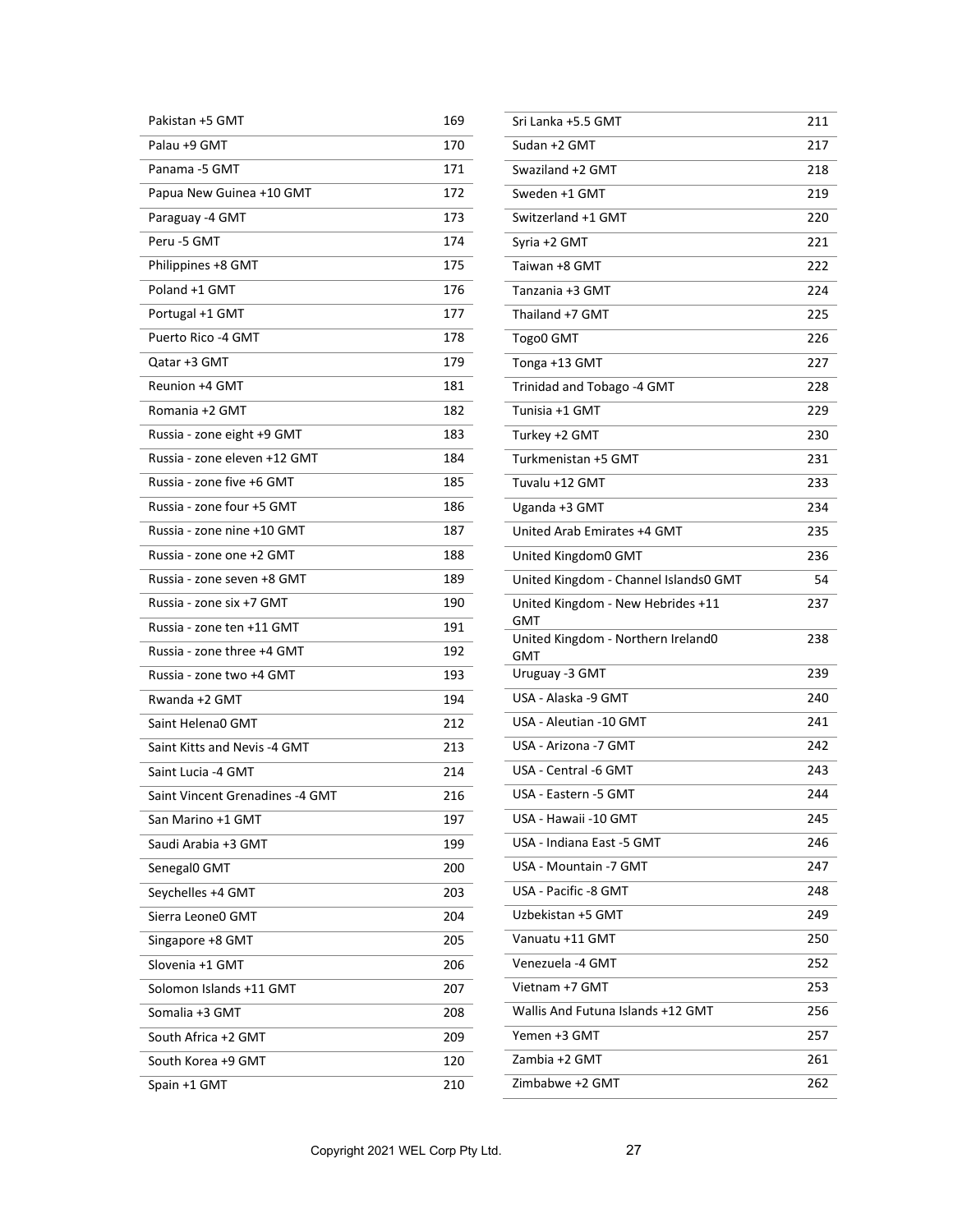# <span id="page-27-0"></span>**Callback System**

<span id="page-27-1"></span>Version 1.1

# *Introduction*

The API callback system returns a simple Post request to a user's chosen URL containing details about the success or failure of a chosen message. For SMS, it will send a callback containing the reply details for a given 2 Way SMS reply, and optionally it can also do a callback when the SMS delivery/failure is confirmed. (See notes below)

There is one call back for each broadcast recipient, so a broadcast to 10 people should generate 10 status callback messages.

# <span id="page-27-2"></span>*Configuration*

The activation and setting of the callback URL is defined in two ways.

- 1. On a per user basis, and is set either via the user administration page by a system admin (field: "callbackURL"), or via the AddUser or ModifyUser method in the API (field "callbackURL").
- 2. Via the API, the callback can be set on a per broadcast basis using the "**CallbackURL"**  parameter

If the callbackURL parameter is blank, no callback is attempted for that user/broadcast, otherwise a callback is sent to the given URL.

The Callback URL should be of the standard format. Eg:<http://testdomain.com/testscript.php>

For SMS, if a callback parameter is defined, then by default callbacks are only done for 2 way SMS replies. If you need callback on SMS status updates as well, then the additional Boolean parameter: **"CallbackOnSMSStatusUpdate"** can be set to true, either in the API SMSJob request, or in the user administration page.

# <span id="page-27-3"></span>*Technical details*

On receipt of a final message status report from the internal Telephony systems, an asynchronous Callback request is sent to the specified URL containing the following POST fields:

### **SMS Status Update:**

BroadcastID: **1234567** BroadcastName: **Test Broadcast** Timestamp: **2010-09-20T23:04:56 10:00** Reference: **TestCompany** Recipient: **TestUser** Destination: **001133123456789** Status: **SENT** HandsetDeliveryTimestamp: **2012-03-09 13:48:46**

### **SMS Reply Details:**

BroadcastID: **1234567** BroadcastName: **Test Broadcast** Timestamp: **2010-09-20T23:04:56 10:00** Reference: **TestCompany** Recipient: **TestUser** Destination: **001133123456789** Response: **The msg returned by the recipient**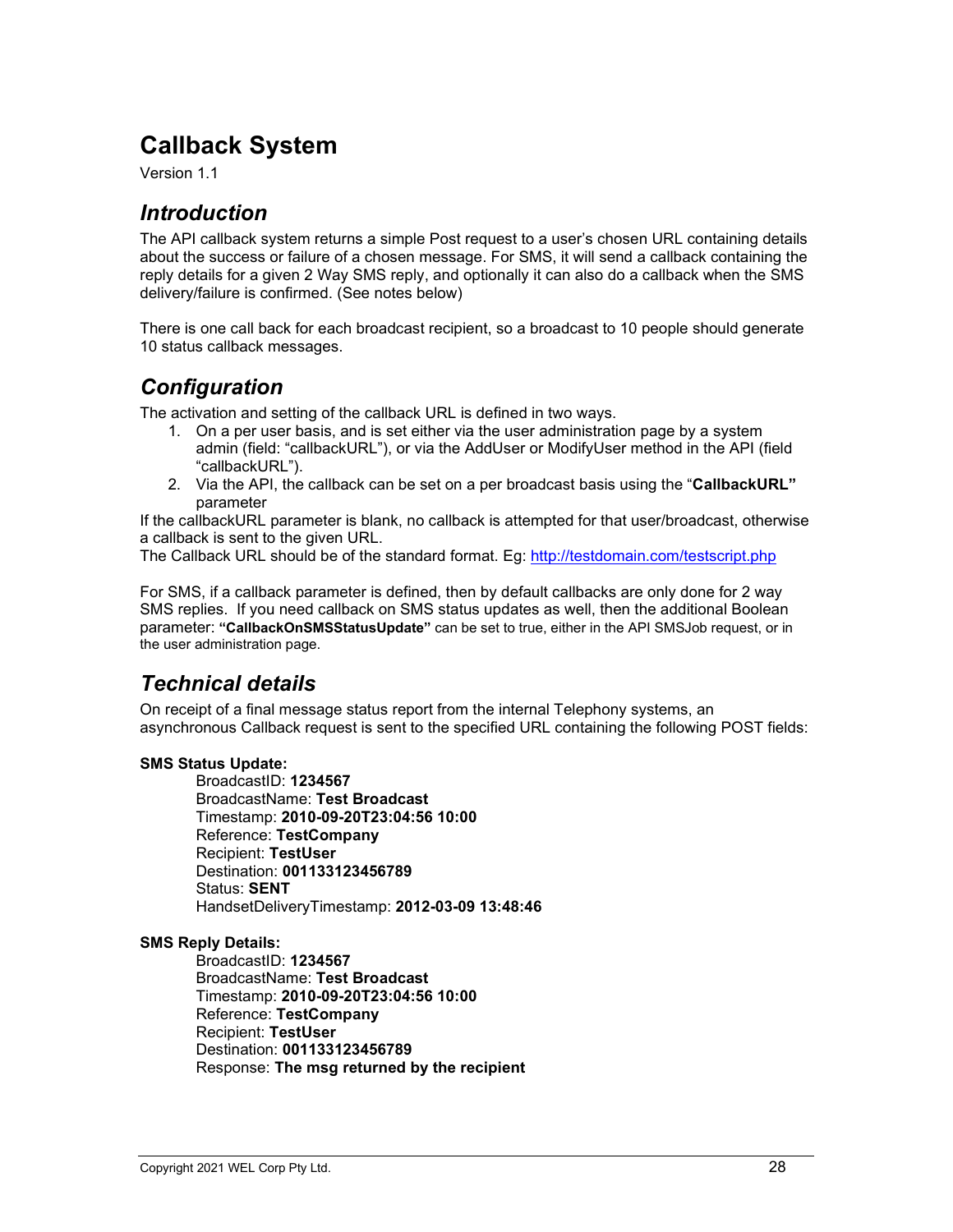# <span id="page-28-0"></span>**Link In SMS**

# <span id="page-28-1"></span>*Overview*

Link In SMS is a feature where custom, user specific pages of html or text data can be presented through a simple SMS message. How it works is that for each SMS recipient a custom web page will be created and linked to in their SMS, allowing viewing of the page of html with a simple click. This allows a single SMS to communicate arbitrary large amounts of data. For example, a SMS broadcast could send out employee's individual upcoming monthly timetables, or their invested stock prices, or lists of overdue library books, etc. each accessed by a simple click in their SMS.

# <span id="page-28-2"></span>*Implementation*

There are two methods to use the Link In SMS System:

- 1. The Page data can be passed in full for each user.
- 2. A Link In SMS page template can be passed once for the job, and the pages generated by merging with the recipient fields.

# <span id="page-28-3"></span>**Option 1:**

With the first method of using Link In SMS through the API, the desired page data is added to the API request by adding the page data in a mergefield called "linkinsms" for each SMS recipient, and including the phrase %%linkinsms%% in your SMS message.

An example Link in SMS request would have recipient fields like:

```
Destination = '+098765432', 
Reference = 'mytest',
FirstNane = 'John'
MergeField= [
       LinkInSMS = '<pageof html data for John's schedule...>'
]
Destination = '+098765431', 
Reference = 'myothertest',
FirstNane = 'Jane'
MergeField= [
      LinkInSMS = '<pageof html data for Jane's schedule...>'
]
```
And the SMS message could be:<br>WHi %%firstname%.

```
Please click on %%linkinsms%% to view your
schedule for next week."
```
The resulting SMS received by the employee would look like:

"Hi Jane. Please click on<http://lis.ms/3jKu738aU> to view your schedule for next week."

And clicking this would take them to their schedule in the provided page data.